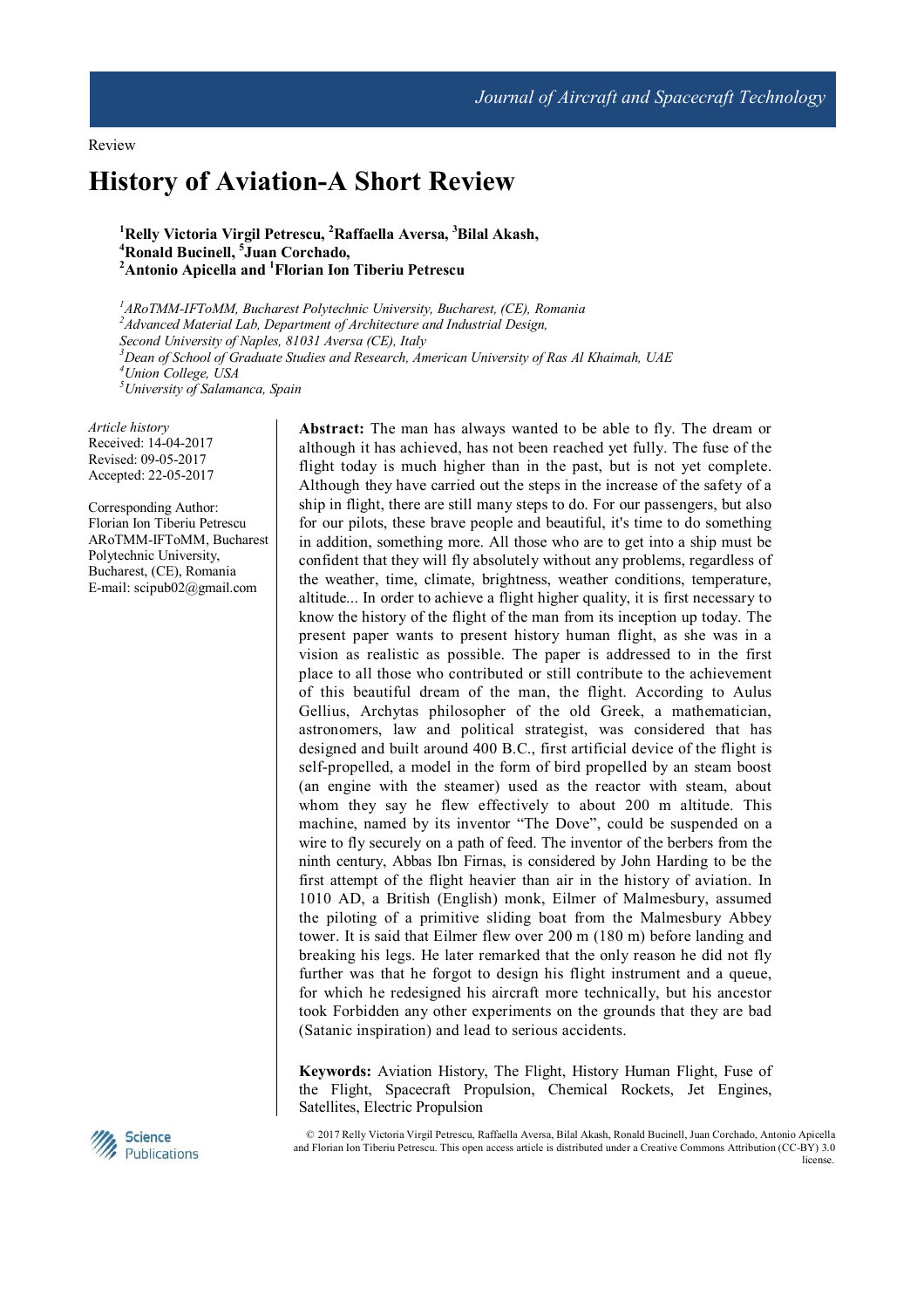## **Introduction**

According to Aulus Gellius, Archytas philosopher of the old Greek, a mathematician, astronomers, law and political strategist, was considered that has designed and built around 400 B.C., first artificial device of the flight is self-propelled, a model in the form of bird propelled by an steam boost (an engine with the steamer) used as the reactor with steam, about whom they say he flew effectively to about 200 m altitude. This machine, named by its inventor "The Dove", could be suspended on a wire to fly securely on a path of feed.

The inventor of the berbers from the ninth century, Abbas Ibn Firnas, is considered by John Harding to be the first attempt of the flight heavier than air in the history of aviation.

In 1010 AD, a British (English) monk, Eilmer of Malmesbury, assumed the piloting of a primitive sliding boat from the Malmesbury Abbey tower. It is said that Eilmer flew over 200 m (180 m) before landing and breaking his legs. He later remarked that the only reason he did not fly further was that he forgot to design his flight instrument and a queue, for which he redesigned his aircraft more technically, but his ancestor took Forbidden any other experiments on the grounds that they are bad (Satanic inspiration) and lead to serious accidents.

Bartholomew of Gusmão, Brazilian and Portuguese, was an experienced model aircraft engineer. In 1709 he demonstrated an aircraft model in front of the Portuguese court, but never managed to build a large-scale model.

The pilgrims of Rozier, Paris, France, made the first voyage of a man in a free balloon (Montgolfière), built by Joseph-Michel and Jacques-Étienne Montgolfier, covering a 9 km flight in only 25 min October 15, 1783.

On December 1, 1783 at Charlieère, the pilots of Jacques Charles and Nicolas-Louis Robert made the first flight conducted with the help of a hydrogen balloon.

On September 19, 1784, at Caroline, an elongated boat (specially arranged after Jean Baptiste Meusnier's proposals in the form of a dirigible balloon), he completed the first flight of more than 100 km, from Paris to Beuvry.

The history of aviation can be divided into six periods.

The epoch of the precursors: Until the beginning of the seventeenth century men imagined-more or less realistically-what a flying machine could be. Then from the end of the eighteenth century, this period saw the beginning of the conquest of the air with the development of aerostation and numerous attempts of gliding.

The pioneers of the heaviest air: It is the period of the first flights of motor vehicles capable of taking off on their own. Almost every flight is a first or record attempt: A little faster, a little farther, a little higher. Aviators are most often designers or adventurers.

The First World War: Only a few years after the first flight, this period saw the emergence of a new weapon on the battlefield. There is an abrupt shift to mass production, with some aircraft models even being built to more than a thousand; the pilots become "professionals", even if the perfume of adventure has not completely disappeared.

The end of the First World War put on the market a surplus of pilots and aircraft which enabled the launch of commercial air transport and, in the first place, that of mail. Aviation develops and there is the creation of an air force in many countries. Military aviation drives builders to break new records. Advances in civil aviation are a spin-off from military studies (Petrescu and Petrescu, 2011; 2012; 2013a; 2013b; 2013c; Aversa *et al*., 2016a; 2016b; 2016c; 2016d; 2016e; 2016f).

The Second World War: Aviation is widely used on the battlefield. This period can be considered the climax of planes using a piston engine and a propeller as a propulsion means. The end of the war saw the birth of the jet engine and the radar.

The second half of the twentieth century: Once again, the end of the war put on the market a surplus of aircraft and pilots. This is the beginning of the regular commercial air transport "all-weather" able to free itself from weather conditions and to practice the flight without visibility. Military aeronautics drives the development of the reactor, this is called the era of the jet and then sets out to conquer the supersonic flight. Civilian spin-offs allow the development of the first four-jet airliners and air transport is open to all, at least in developed countries (Crickmore, 1997; Donald, 2003; Goodall, 2003; Graham, 2002; Jenkins, 2001; Landis and Jenkins, 2005).

The Wright Flyer (1903) is widely regarded as the first aircraft capable of performing a controlled and controlled flight (Fig. 1). The Wright Flyer (often retrospectively referred to as Flyer I or 1903 Flyer) was the first successful heavier-than-air powered aircraft. It was designed and built by the Wright brothers. They flew it four times on December 17, 1903, near Kill Devil Hills, about four miles south of Kitty Hawk, North Carolina, US. Today, the airplane is exhibited in the National Air and Space Museum in Washington D.C. (Wright Flyer, From Wikipedia).

The Flyer was based on the Wrights' experience testing gliders at Kitty Hawk between 1900 and 1902. Their last glider, the 1902 Glider, led directly to the design of the Flyer.

The Wrights built the aircraft in 1903 using giant spruce wood as their construction material. Wings were designed with a 1-in-20 camber. Since they could not find a suitable automobile engine for the task, they commissioned their employee Charlie Taylor to build a new design from scratch, effectively a crude gasoline engine SNASM (1899). A sprocket chain drive, borrowing from bicycle technology, powered the twin propellers, which were also made by hand.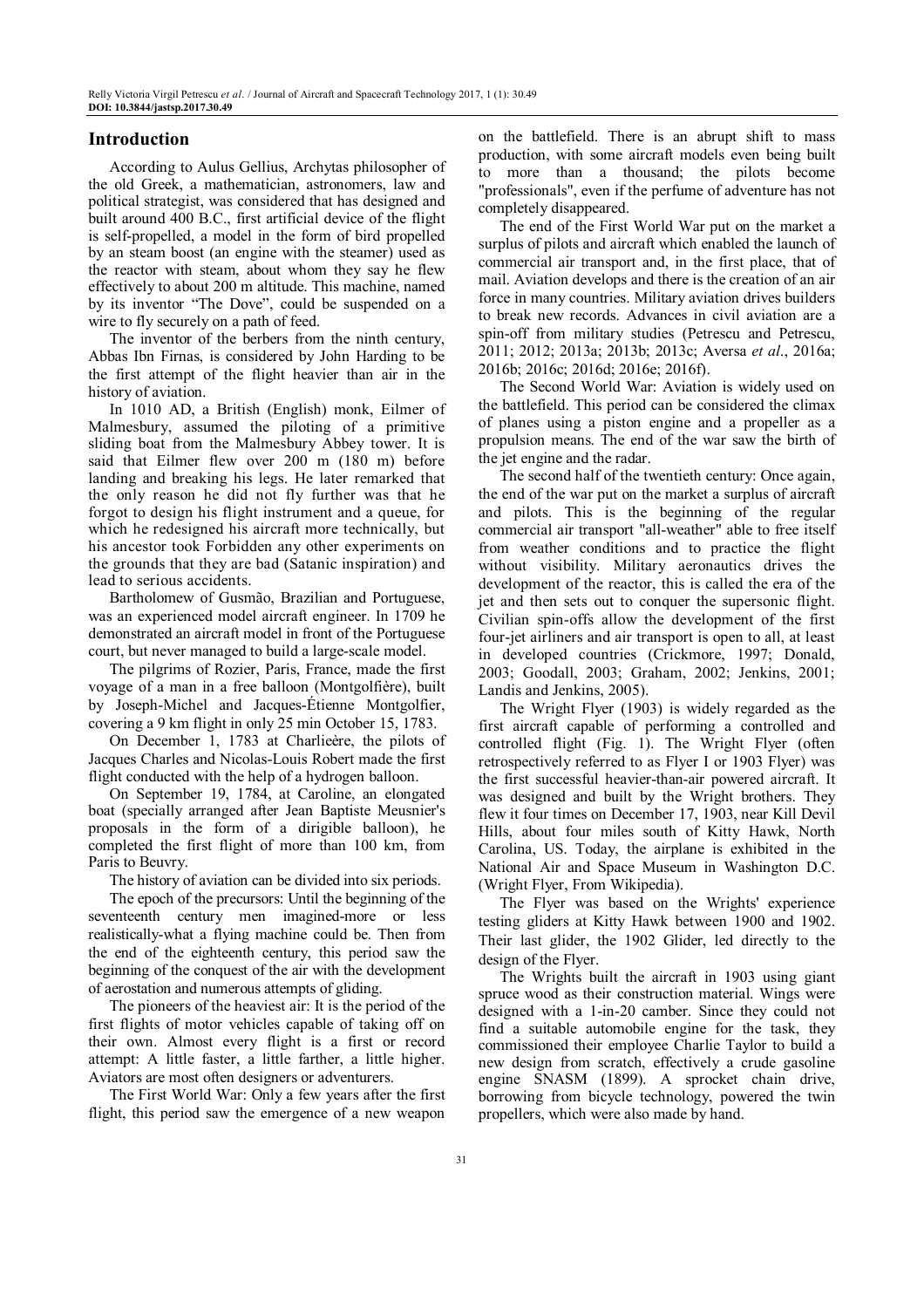Relly Victoria Virgil Petrescu *et al*. / Journal of Aircraft and Spacecraft Technology 2017, 1 (1): 30.49 **DOI: 10.3844/jastsp.2017.30.49** 



Fig. 1. The Wright Flyer (1903) Source: https://en.wikipedia.org/wiki/Wright\_Flyer#/media/File :First\_flight2.jpg

The Flyer was a canard biplane configuration. As with the gliders, the pilot flew lying on his stomach on the lower wing with his head toward the front of the craft in an effort to reduce drag. He steered by moving a cradle attached to his hips. The cradle pulled wires which warped the wings and turned the rudder simultaneously.

The Flyer's "runway" was a track of 2x4s stood on their narrow edge, which the brothers nicknamed the "Junction Railroad".

The engine Wright was a little gross, even after the standards of the day. It had four cylinders in horizontal line. Bore of 4 inches, travel of 4 inches, cast iron cylinders match in a cylinder of die-cast aluminum which extends toward the outside to form a mantle of water around the receptables the cylinder (Fig. 2), (SNASM, 1899).

The engine was cooled by water from a narrow vertical water reservoir mounted on a forward strut.

The system was not a radiator in the typical sense, for the water did not circulate. The reservoir simply replenished the water jacket as the water evaporated from it. The Wright engine, with its aluminum crankcase, marked the first time this breakthrough material was used in aircraft construction. Lightweight aluminum became essential in aircraft design development and remains a primary construction material for all types of aircraft.

The engine had no fuel pump, carburetor, or spark plugs. Nor did it have a throttle. Yet the simple motor produced 12 horsepower, an acceptable margin above the Wrights' minimum requirement of 8 horsepower. Gasoline was gravity fed from a small quart-and-ahalf tank mounted on a strut below the upper wing. The gasoline entered a shallow chamber next to the cylinders and mixed with the incoming air. Heat from the crankcase vaporized the fuel-air mixture, causing it to pass through the intake manifold into the cylinders (Petrescu and Petrescu, 2011; 2012; 2013a; 2013b; 2013c).



Fig. 2. The engine Wright Source: https://airandspace.si.edu/exhibitions/wrightbrothers/o nline/fly/1903/engine.cfm

Ignition was produced by opening and closing two contact breaker points in the combustion chamber of each cylinder via a camshaft. The initial spark for starting the engine was generated with a coil and four dry-cell batteries, not carried on the airplane. A low tension magneto driven by a 20-pound flywheel supplied electric current while the engine was running.

#### **Materials and Methods; the Preecursors**

The man probably dreamed of imitating the flight of the birds and the legend, such as that of Icarus, or many apocryphal tales claiming attempts of flight by men harnessed with wings and rushing from a man, a tower.

Whatever their identity, they tried to imitate a mechanism, that of the bird's wing, whose complexity they did not imagine. The Egyptians already make toys or models of balsa wood with the ability to climb and hover in the air.

Archytas of Taranto is credited with inventing a wooden dove capable of flying. Around 1500, Leonardo da Vinci drew and proposed several ideas of "flying machines", but they were based, for the most part, on the concept of swinging wings (Fig. 3), (LDVFM, 2008).

In 1655, Robert Hooke, an English mathematician, physicist and inventor, concluded that human flight was impossible without the assistance of an "artificial" engine (Robert Hooke, From Wikipedia).

In 1783, the Montgolfier brothers thanks to the hot air balloon and Jacques Charles thanks to the gas balloon allow the man to rise in the atmosphere but without control of the trajectory. The solution will come from the study of a toy, the kite, known in the East since antiquity but which will not be introduced in Europe until the thirteenth century (Montgolfier Brothers, From Wikipedia).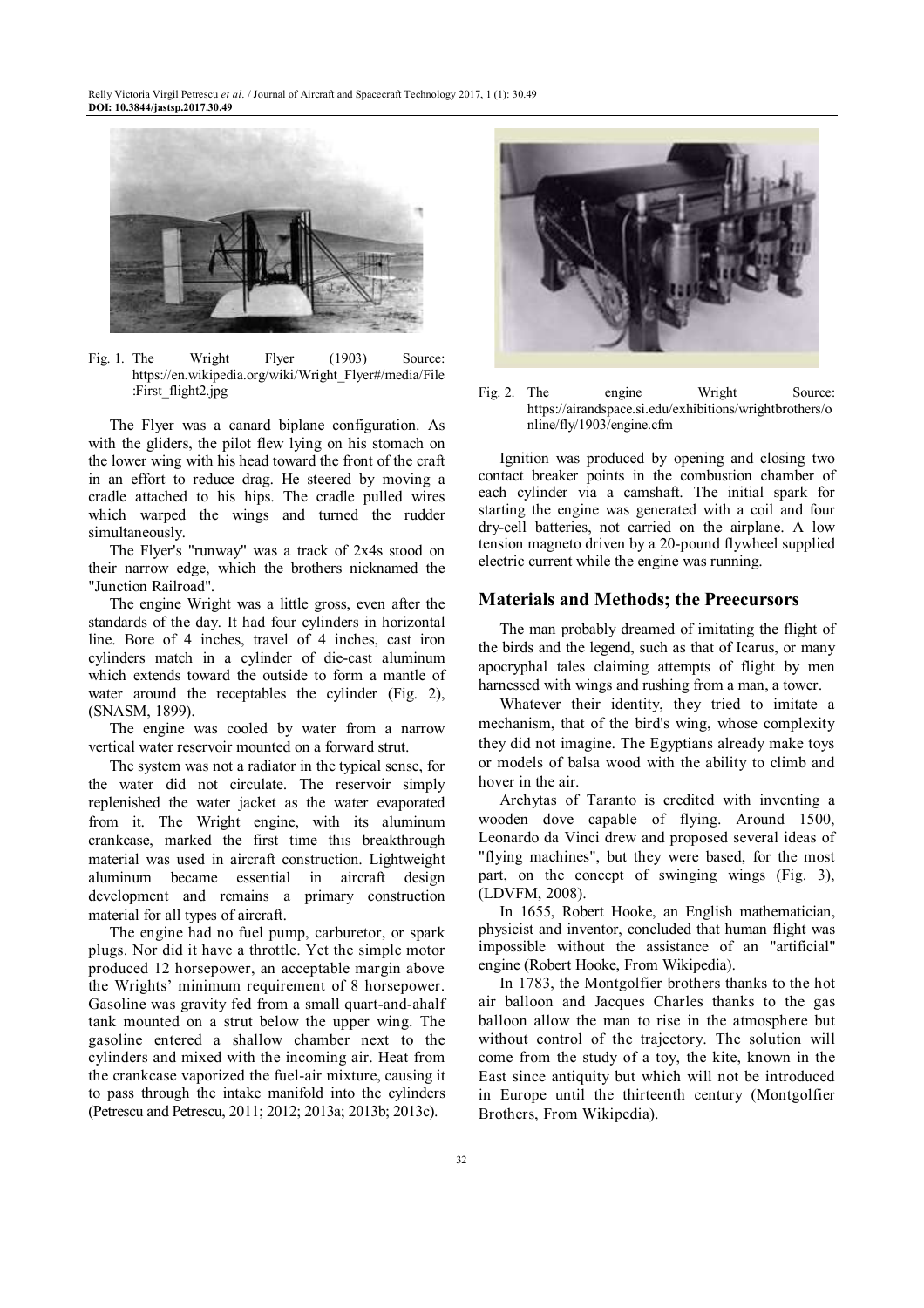

Fig. 3. Study of a flying machine by Leonardo da Vinci Source: http://www.flyingmachines.org/davi.html

The British George Cayley (1773-1857), is the true precursor of the aviation. He discovers the basic principles of aerodynamics and understands that weight and drag are the two forces that must be overcome (Cayley George, From Wikipedia). He also understands that it is useless to reproduce the beaten flight of birds and that the wings must be fixed. It provides for the need for a stabilizer to stabilize the flight. He thus establishes the basic shape of the aircraft. Inspired by the work of the French Launoy, he built a helicopter in 1796, then in 1808 an "ornithopter" on a human scale and in 1809 a glider that will fly without a passenger.

Sir George Cayley, 6th Baronet (27 December 1773-15 December 1857) was a prolific English engineer and is one of the most important people in the history of aeronautics. Many consider him to be the first true scientific aerial investigator and the first person to understand the underlying principles and forces of flight.

In 1799 he set forth the concept of the modern aeroplane as a fixed-wing flying machine with separate systems for lift, propulsion and control (Fig. 4). He was a pioneer of aeronautical engineering and is sometimes referred to as "the father of aviation." He discovered and identified the four forces which act on a heavier-than-air flying vehicle: Weight, lift, drag and thrust.



Fig. 4. Cayley's glider (a) Cayley's glider in Mechanics Magazine, 1852 (b) Replica of Cayley's glider at the Yorkshire Air Museum Source: https://en.wikipedia.org/wiki/George\_Cayley

Modern aeroplane design is based on those discoveries and on the importance of cambered wings, also identified by Cayley. He constructed the first flying model aeroplane and also diagrammed the elements of vertical flight. He designed the first glider reliably reported to carry a human aloft. He correctly predicted that sustained flight would not occur until a lightweight engine was developed to provide adequate thrust and lift. The Wright brothers acknowledged his importance to the development of aviation.

William Samuel Henson and John String fellow, taking over Cayley's work, have a model of a steam airplane flying. Nevertheless, powerful engines for realsize aircraft are far too heavy to allow them to take off.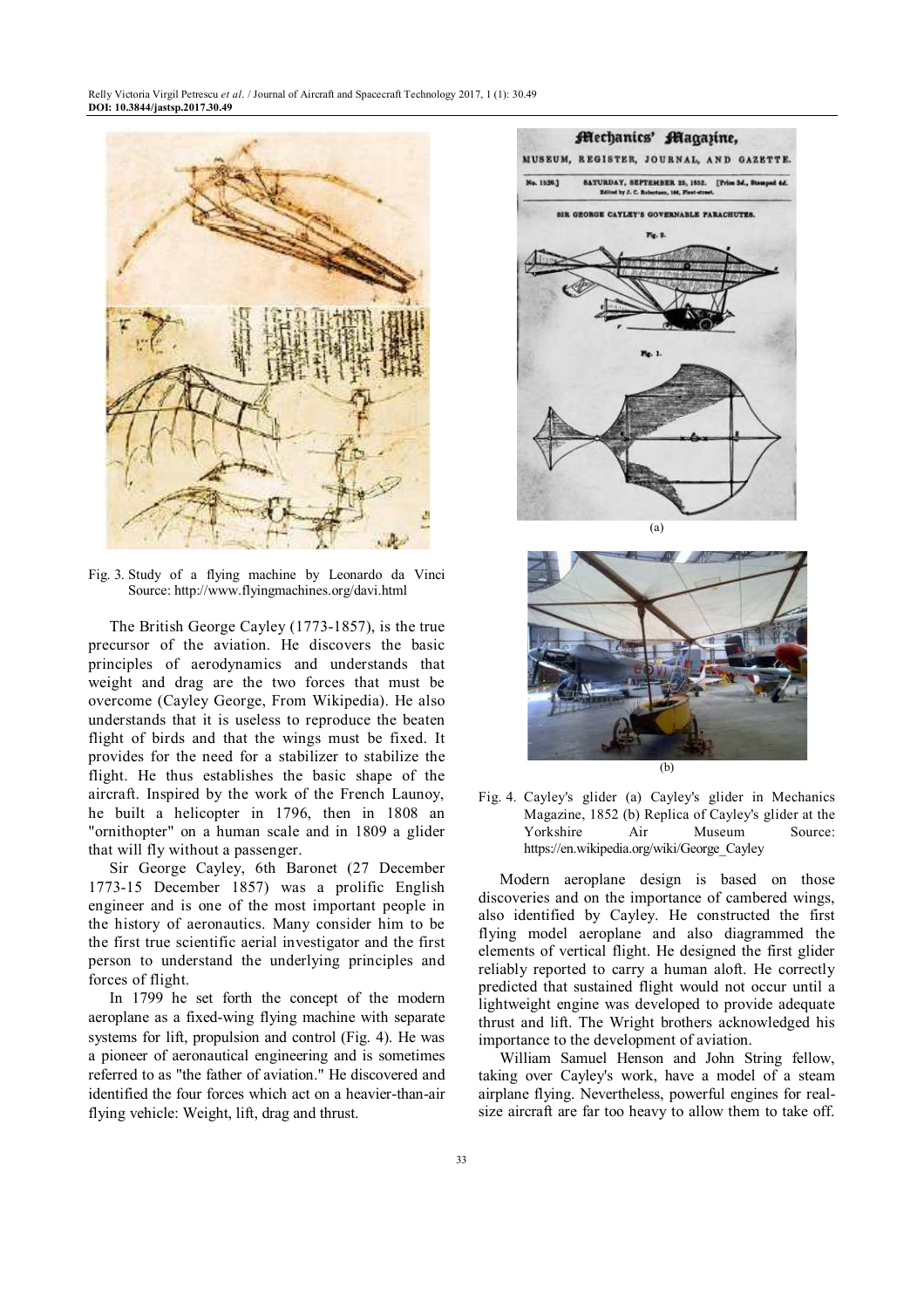Progress will therefore first go through gliders and the study of aerodynamics.

Between 1857 and 1868, the Frenchman Jean-Marie Le Bris successively tries two gliders of his invention (Fig. 5), first from the hills of the bay of Douarnenez (Finistère), then on the height of the Polygon of the Navy, near Brest (Finistère), thus resuming in France the work of the British pioneers of the previous decade (Le Bris Jean-Marie, From Wikipedia).

In 1863, the term "aviation" was invented by Gabriel de La Landelle.

Britain's Francis Herbert Wenham, in 1871, built what is probably the first wind tunnel, which will allow experimenting models (Wenham Francis Herbert, From Wikipedia).

Francis Herbert Wenham (1824, Kensington-1908) was a British marine engineer who studied the problem of manned flight and wrote a perceptive and influential academic paper which he presented to the first meeting of the Royal Aeronautical Society in London in 1866.

Wenham's report, "Aerial Locomotion," was published in the Society's journal and reprinted in widely distributed aeronautical publications in the 1890s, including Octave Chanute's "Progress in Flying Machines". The paper introduced the idea of superposed wings in a flying machine, a concept Wenham tested in 1858 with a multi wing glider, although it did not actually fly. In 1866 he patented the design, which became the basis for biplanes, triplanes and multi planes that took to the air as gliders in the 1890 s and as airplanes in the early decades of the 20th century. Superposed wings increased the lifting area and avoided the structural problems of excessive wing length.

The French Louis Mouillard is inspired by the wing of a bird to design gliders whose sails are curved. It proposes the warping of the wings.

Between 1857 and 1877, the French Félix and Louis du Temple tried out models with spring-loaded engines, helping them with an inclined plane and then perhaps a machine, equipped with a steam engine, mounted by a sailor.

The first airplane capable of standing on its own, was made by brother Victor Tatin in 1874. The plane was an unmanned airplane powered by a compressed air engine. For that time, the machine was a real aviation jewel (Fig. 8).

The first man who flew while controlling the trajectory of his machine was Otto Lilienthal (Fig. 6), who carried out between 1891 and 1896 two thousand flights hovering from an artificial hill near Berlin (Otto Lilienthal, From Wikipedia).

The first flights on a rudder-controlled machine acting on all three axes (pitch, roll, yaw) were made by the Wright brothers on their glider in 1902.



Fig. 5. Le Bris and his flying machine, Albatros II, photographed by Nadar, 1868 Source: https://en.wikipedia.org/wiki/Jean-Marie Le Bris#/media/File:LeBris1868.jpg



Fig. 6. Flight attempt of Lilienthal on the Derwitzer Glider, Derwitz, 1891 Source: https://en.wikipedia.org/wiki/Otto\_Lilienthal#/media/Fil e:MuehlenbergDerwitz.jpg

## **The First Motorized Takeoff**

The first man to say he flew with an engine is Frenchman Clément Ader, in command of his aircraft. The reality of these flights is discussed, due to the lack of witnesses and the lack of control of its craft.

The first attempt took place in 1890 at the command of the Éole; the marks left by the wheels in the loose soil would have presented a place where they were less marked and would have totally disappeared about twenty or fifty m. His flying craft would thus have jumped. There were no witnesses other than Ader's employees and the same machine, tried before official witnesses in 1891, gives no other results (Ader Clément, From Wikipedia).

The following tests of Ader were carried out at the military camp at Satory, at Versailles, where a circular area of 450 m in diameter had been established for an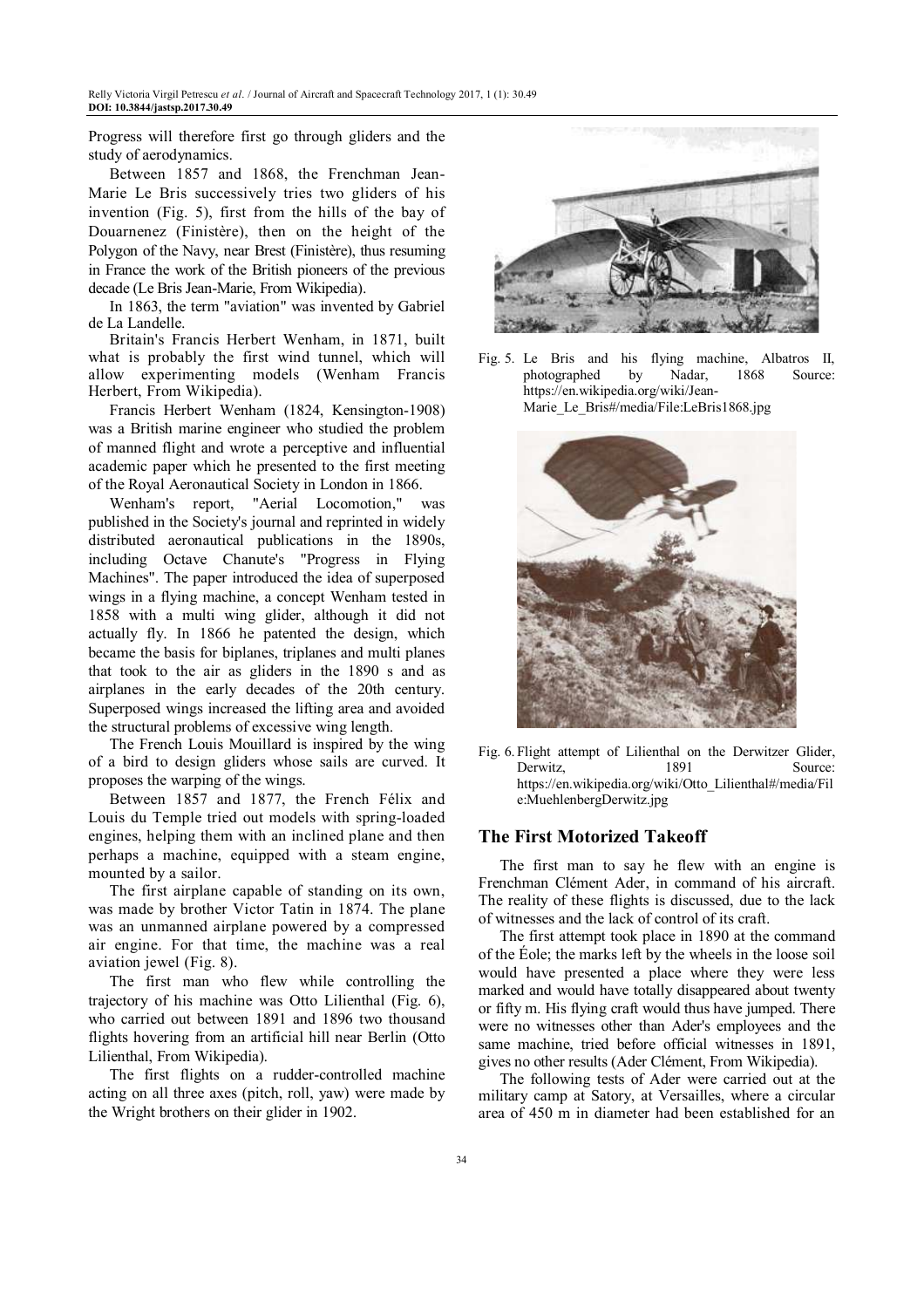official demonstration. On October 12, 1897, Ader made a first round on this circuit aboard his Aircraft III (Fig. 7). He felt several times the apparatus leave the ground, then resume contact. Two days later, when the wind was strong, Clement Ader launched his machine before two officials from the War Department who said: "It was easy to see, from the wake of the wheels, that the aircraft had been frequently raised from the rear and that the rear wheel forming the rudder had not been constantly carried on the ground.

The two members of the committee saw him suddenly emerge from the track, describe a half conversion, bow to the side and finally remain motionless (it seems that the wheels no longer have enough grip due to the sustentation, the pilot lost directional control of his machine which then came out of the runway and then reversed under the effect of the wind).

To the question "... does the device tend to rise when it is thrown at a certain speed? "The answer is" ... the demonstration ... was not made in the two experiments that were carried out on the ground". In the face of this failure, the Ministry of War cuts the credits to Ader. It may be concluded that on October 14, 1897, the Frenchman Clément Ader could have carried out the first motorized but uncontrolled takeoff of a heavier than air.

## **The First Controlled Motorized Flight**

After the gliders had developed their gliders between 1900 and 1903, with more than 700 flights in 1902, the Wright brothers experimented with their first plane, the Flyer, in the dunes of Kitty Hawk on December 17, 1903. The two brothers fly in their turn; they make four flights, the last being the longest: Orville flies on 284 m for 59 sec. These flights are generally considered the first motorized and controlled flights of a heavier than air. Their critics, especially the supporters of Alberto Santos-Dumont and Gabriel Voisin, blame them for having needed a rail fixed to the ground and a catapult against weight for take-off, the Flyer being devoid of wheels; the low power of the engine also did not allow take-off in low wind. The inventors' desire to protect their invention from the 1905 flight of the Flyer III, the absence of public demonstrations and the low number of witnesses of their flights played a negative role in their publicity. Wright's mastery of the flight technique was later recognized during the various demonstrations that the Wright made in France, notably at Auvours in the Sarthe in 1908.

Historical research reveals that the first motorized flight was carried out by German American engineer Gustav Weißkopf (or Gustave Whitehead) in 1899. The American journalist Stella Randolph published a book on this engineer in 1930: Before the Wrights flew (Before the Wrigths fly) and his work is being confirmed by the historian of aeronautics John Brown.



Fig. 7. The plane III of Clément Ader Source: https://en.wikipedia.org/wiki/Cl%C3%A9ment\_Ader #/media/File:Avion\_III\_20050711.jpg



Fig. 8. First airplane able to lift itself under its own power, was made by the French Victor Tatin in 1874. Source: (Petrescu and Petrescu, 2011)

# **The First Controlled Autonomous Motorized Flights**

Traian Vuia flew to Montesson on 18 March 1906 with a heavier-than air-self-propelled airplane (no launch mechanism) over a distance of about 12 m at an altitude of one m (Fig. 9).

This flight ended in an accident, Vuia resumed its tests that from the month of July after having repaired and modified its apparatus. On 19 August 1906 he flew a distance of 25 m at an altitude of 2.5 m at Issy-les-Moulineaux (Vuia Traian, From Wikipedia).

Traian Vuia (August 17, 1872-September 3, 1950) was a Romanian inventor and aviation pioneer who designed, built and tested a tractor configuration monoplane. He was the first to demonstrate that a flying apparatus could rise into the air by running upon wheels on an ordinary road. He is credited with a powered hop of 11 m (36 feet) made on March 18, 1906 and he later claimed a powered hop of 24 m (79 feet). Though unsuccessful in sustained flight, Vuia's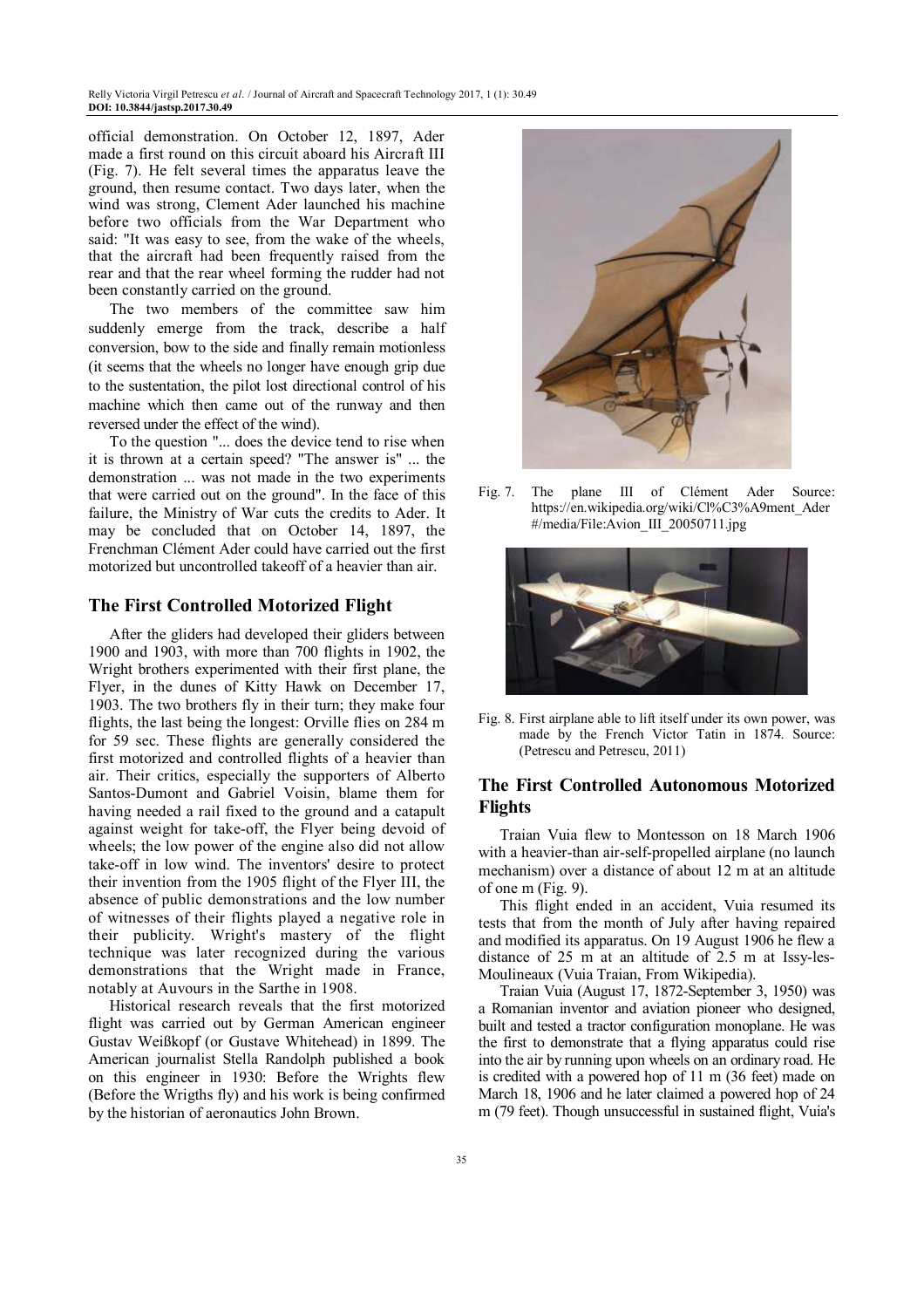invention influenced Louis Blériot in designing monoplanes. Later, Vuia also designed helicopters.

By December 1905 Vuia had finished construction of his first airplane, the "Vuia I". This was a highwing monoplane constructed entirely of steel tubing.

The basic framework consisted of a pair of triangular frames, the lower members forming the sides of the rectangular chassis which bore four pneumatic-tyred wheels, the front pair steerable.

The wing was mounted on the apices of these frames and resembled those of Otto Lilienthal's gliders, with a number of curved steel tubes radiating outwards from centres at the apex of each of the side frames, braced by wires attached to a pair of kingposts and covered in varnished linen. Pitch control was achieved by varying the angle of attack of the wing. A trapezoidal rudder was mounted behind and below the wing. It was powered by a carbonic acid gas engine driving a single tractor propeller.

The 25 hp engine had to be adapted by Vuia himself as a suitable engine was not available. Liquid carbon dioxide was vaporized in a Serpollet boiler and fed to a Serpollet engine. The fuel supply was enough for a running time of about five minutes at full power. The aircraft was constructed for Vuia by the Parisian engineering company of Hockenjos and Schmitt.

Vuia chose a site in Montesson, near Paris, for testing. At first he used the machine without the wings mounted so he could gather experience controlling it on the ground. The wings were put on in March and on March 18, 1906, it lifted off briefly. After accelerating for about 50 m (160 ft), the aircraft left the ground and travelled through the air at a height of about 1 m (3 ft 3 in) for a distance of about 12 m (39 ft), but then the engine cut out and it came down.

Caught by the wind it was damaged against a tree. On August 9 a longer hop of 24 m (79 ft) at a height of about 2.5 m (8 ft) was made, ending in a heavy landing which damaged the propeller.

In 1907 Vuia built the Vuia II, using an Antoinette 25 horsepower (19 kilowatts) internal combustion engine. This aircraft had the same basic configuration as the Vuia I-bis, but was both smaller and lighter, with a total weight (including pilot) of 210 kg  $(460 1 b)$  and a wingspan of 7.9 m (26 ft). Vuia succeeded in making a brief powered hop on July 5, travelling 20 m (66 ft), but damaging the aircraft and suffering slight injuries on landing (Fig. 10).

Between 1918 and 1921 Vuia built two experimental helicopters on the Juvisy and Issy-les-Moulineaux aerodromes (Fig. 11).

On October 30, 1908, Bouy aviation took off from Henri Farman at the wheel of his Voisin for the first inter-city flight. He reached Reims after a 17-min flight and traveled 27 km.

On July 3, 1909, at the Brayelle Airfield near Douai, the first air show in the world took place, Louis Blériot with his monoplane flies 47 km in 1 h 7 (Fig. 12), Louis Paulhan with his biplane beats the record of height with 150 m (Blériot Louis, From Wikipedia).



Fig. 9. Traian Vuia in his Vuia I flying machine in 1906 Source: https://en.wikipedia.org/wiki/Traian\_Vuia#/media/File: Traian\_Vuia\_aircraft.jpg



Fig. 10. A postcard of Vuia and his 1907 airplane Vuia II, shown here with folded wings Source: https://en.wikipedia.org/wiki/Traian\_Vuia#/media/Fil e:Traian\_vuia\_flying\_machine.jpg



Fig. 11. Vuia helicopter 1918 Source: https://en.wikipedia.org/wiki/Traian\_Vuia#/media/Fil e:Vuia1918.jpg

On July 25, 1909, Louis Blériot crossed the Channel at the controls of his Blériot XI. The event has a great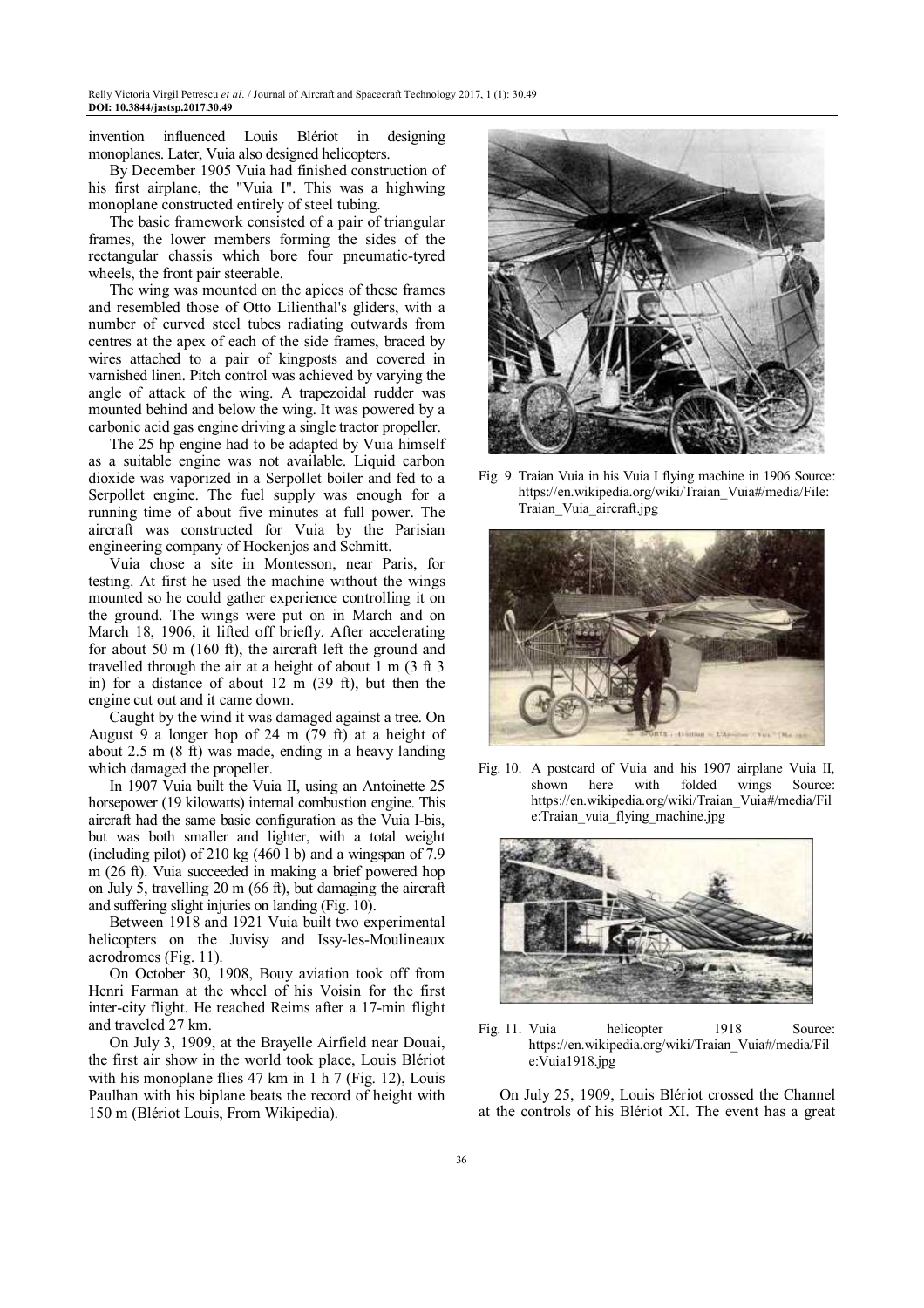impact. The Daily Mail, organizer of the competition, headlines: "England is no longer an island".

The first autonomous flight of a seaplane was carried out by Henri Fabre, which took off on March 28, 1910 from the Etang de Berre in Martigues, France, with its "Canard" hydro-airplane (Fig. 13). The exploit was recorded by a bailiff (Fabre Henri, From Wikipedia).

The first autonomous flight of a single-engined airplane equipped with a jet engine, designed and piloted by the Romanian engineer Henri Coandă and built in the body shop of Joachim Caproni, took place in October 1910 (Fig. 14) at the Second International Motor Show And air space at Paris-Le Bourget.

### **Results**

 The air was sucked in at the front by a compressor and then directed to a combustion chamber (one on each side, at the front of the aircraft) which provided the thrust. The compressor was driven by a conventional piston engine and not by a turbine as in modern reactors (Coandă-1910, From Wikipedia).

The Coandă-1910, designed by Romanian inventor Henri Coandă, was an unconventional sesquiplane aircraft powered by a ducted fan. Called the "turbopropulseur" by Coandă, its experimental engine consisted of a conventional piston engine driving a multi-bladed centrifugal blower which exhausted into a duct. The unusual aircraft attracted attention at the Second International Aeronautical Exhibition in Paris in October 1910, being the only exhibit without a propeller, but the aircraft was not displayed afterwards and it fell from public awareness. Coandă used a similar turbo-propulseur to drive a snow sledge, but he did not develop it further for aircraft.

## **About the Coanda's Effect**

An early description of this phenomenon (eCoanda) was provided by Thomas Young in a lecture given to the Royal Society in 1800.

The lateral pressure that excites a candle's flame to the air flow from a blowing blower is probably exactly the same as the pressure that relieves the inflection of an air stream near an obstacle. Mark the lawn that a thin stream of air makes on the surface of the water. Bring a convex body into contact with the side of the flow and the splash point will immediately show that the current is deflected to the body; and if the body is free to move in any direction, it will be urged to the current.

A hundred years later, Henri Coanda identified an effect application during his experiments with his Coanda-1910 aircraft, which mounted an unusual engine designed by Coanda. The engine turbine pushed the hot air backwards and Coanda noticed that the airflow was drawn to nearby surfaces.



Fig. 12. The Blériot V canard monoplane, built in January 1907 Source: https://en.wikipedia.org/wiki/Louis\_Bl%C3%A9riot#/ media/File:Bleriot\_V.jpg



Fig. 13. Le premier hydravion, le Canard, en 1911 Source: https://fr.wikipedia.org/wiki/Histoire\_de\_l%27aviatio n#/media/File:Canard\_fabre\_1911.jpg



Fig. 14. The first jet aircraft at the second Paris International Air Show and Le Bourget in 1910 Source: https://en.wikipedia.org/wiki/Coand%C4%83- 1910#/media/File:Coanda\_1910.png

He discussed this issue with aerodinamic Theodore von Kármán, who called it the Coanda effect. In 1934, Coanda obtained a patent in France for "Method and apparatus for deviating a fluid into another fluid." The effect was described as "Deviation of a planar jet of a fluid that penetrates another fluid in the vicinity of a convex wall."

The effect of Coanda is the result of attracting the fluid around the liquid jet. When a nearby wall does not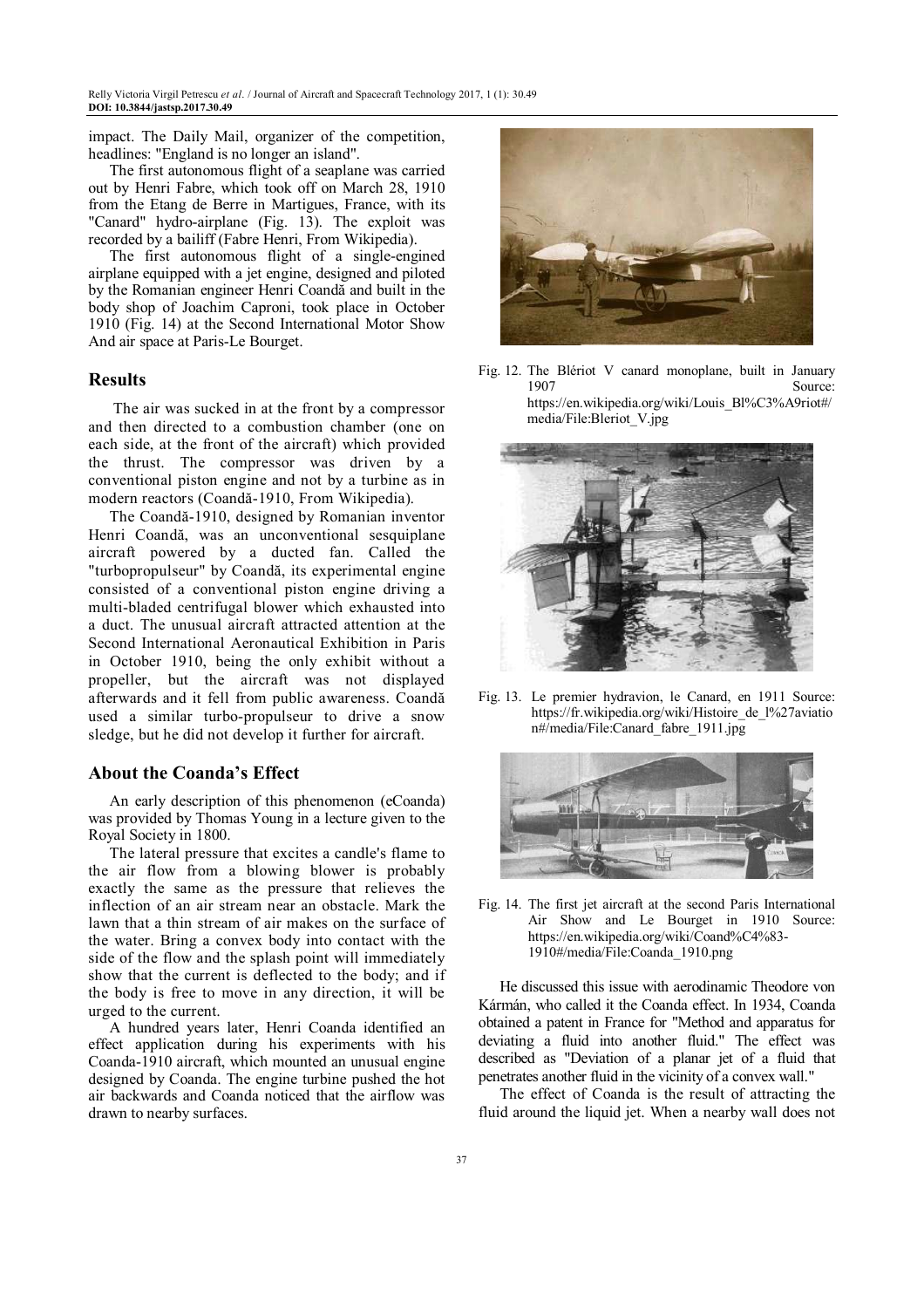allow the surrounding fluid to be pulled in to the jet (i.e., to be trained), the jet moves to the wall. The jet fluid and the surrounding fluid should be essentially the same substance (a gas jet in a gas body or a liquid jet in a body of liquid). In one embodiment, an air jet is blown over the top surface of a profile, which can have a strong influence on the general elevator, especially at high attack angles when the flow is otherwise stall.

The Coanda effect has important applications in various aircraft lifters, where air moving on the wing can be "bent" to the ground using dampers and a jet that blows over the curved surface of the tip of the wing. The flow curve results in its acceleration and Bernoulli's main pressure is low; Aerodynamic is increased.

The flow rate from a high speed jet engine mounted in a wing support leads to a high increase by the dramatic increase in the gradient speed in the shear flow in the boundary layer. In this gradient of velocity the particles are blown away from the surface, thus reducing the pressure there. Carefully following Coanda's work on the applications of his research and especially his work on Lenticular Aerodine (Fig. 15), John Frost of Avro Canada also spent considerable time investigating the effect, resulting in a series of "Inside Out" hovercraft aircraft, where the air came out in a ring around the aircraft and was guided by being "attached" to a ring similar to the flap (Mirsayar *et al*., 2017).

This is different from a traditional hovercraft design where the air is blown in a central area in plenum and adorned with a skirt of material. Only one of Frost's models has ever been built, Avrocar.

VZ-9 AV Avrocar (often called VZ-9) was a Vertical Take-Off and Landing aircraft (VTOL) developed by Avro Aircraft Ltd. as part of an American military secret project deployed during the early cold war.

Avrocar intends to exploit the Coanda effect to provide lift and push from a single "turbocharger" that exhausts the exhaust at the edge of the disc-shaped aircraft to provide VTOL anticipated performance. In the air, it would have sown with a flying saucer. Two prototypes were built as test concepts for a "concept concept" for a more advanced USAF fighter and for an American military military.

The effect was also implemented during the US Air Force AMST project. Several aircraft, especially the Boeing YC-14 (the first modern type to exploit the effect), were built to take advantage of this effect by installing the turbofan on the top of the wing to provide high-speed air even at low speeds. So far, only one aircraft has entered production using this system to a large extent Antonov An-72 "Coaler".

McDonnell Douglas YC-15 and his successor, Boeing C-17 Globemaster III, also use the effect. The NOTAR helicopter replaces the conventional propeller rotor with a Coanda effect queue (Fig. 16).



Fig. 15. "Coanda Lenticular aerodyne". Source: (Petrescu and Petrescu, 2011)



Fig. 16. The C-17 Globemaster III uses the Coanda effect for a comfortable ride at low flying speeds Source: (Petrescu and Petrescu, 2011)

An important practical use of the Coanda effect is for sloping hydraulic screens separating debris, fish, etc., otherwise in the flow to the turbines. Due to the slope, the sludge falls from the screens without mechanical cleaning and, thanks to the screen wires, optimizing the effect of Coanda, the water flows through the screen to the waves that lead the water to the turbines.

The Coanda effect is also used to make automotive windshield washers work without moving parts and to create pneumatic logic circuits.

The operating principle of the oscillating flow meters is also based on the Coanda phenomenon.

The liquid entering a room containing 2 islands. Due to the Coanda effect, the main stream breaks and passes under one of the islands.

This current is then fed back into the main stream, dividing it again, but in the direction of the second.

This process is repeated as long as the liquid circulates in the chamber, resulting in an oscillation induced directly by the velocity of the fluid and,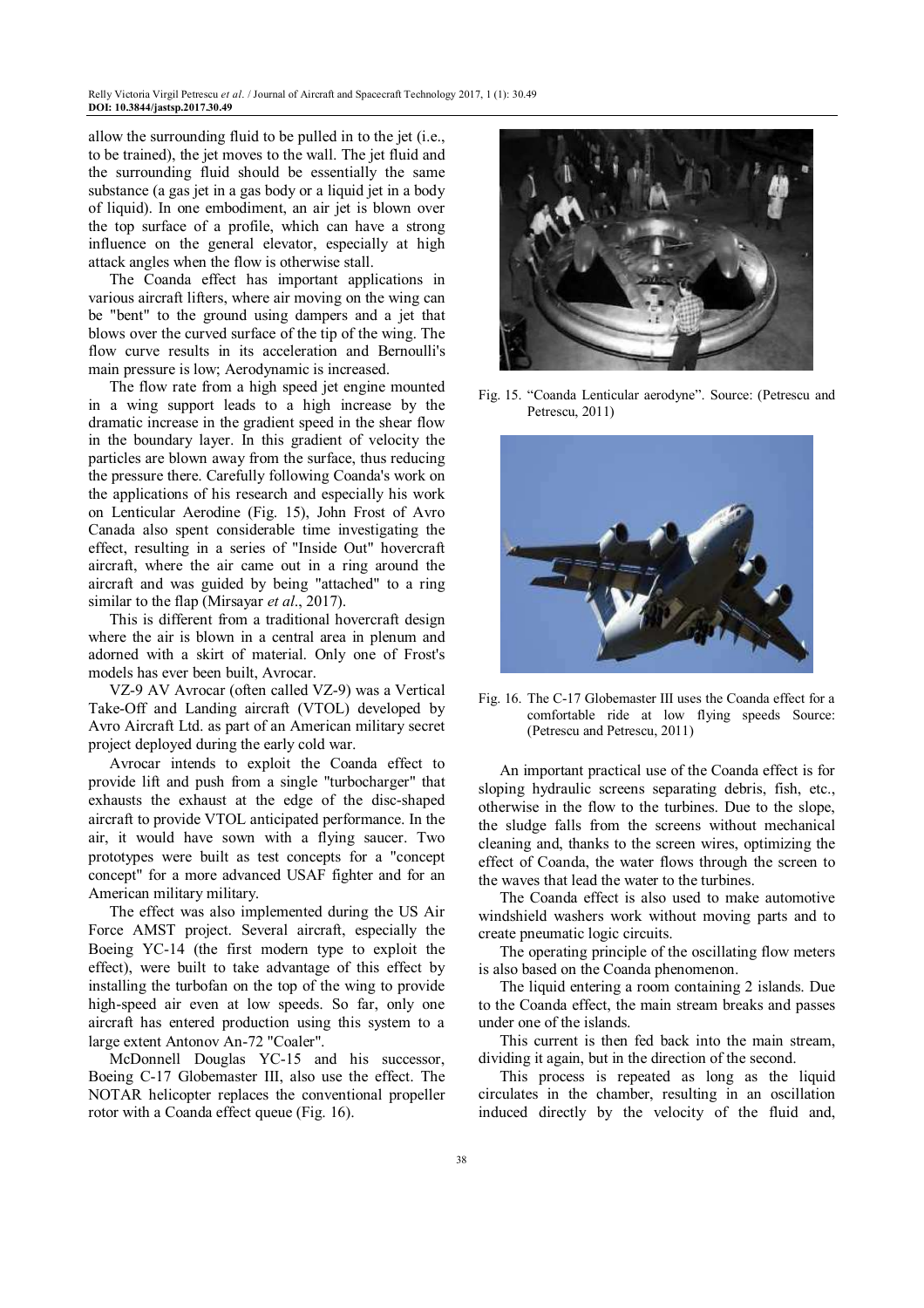consequently, by the volume of substance flowing through the counter.

A sensor picks up the frequency of these oscillations and turns it into an analog signal that gives the volume that passes.

In the air conditioning system, the Coanda effect is exploited to increase the casting of a ceiling speaker. Because the Coanda effect causes the exhaust air from the loudspeaker to "drop off" from the ceiling, it moves before falling for the same discharge speed as if the loudspeaker was mounted outdoors without the neighboring ceiling.

Lower trigger speed means lower noise levels and, in the case of Variable Air Volume (VAV) systems, allows higher declines. Linear speakers and speakers that have longer contact with the ceiling have a higher Coanda effect.

In meteorological theory, the theory of Coanda effect has also been applied to the flow of air flowing from mountain ranges such as the Carpathian Mountains and the Alps of Transylvania, where effects on agriculture and vegetation have been observed. It also appears to be an effect in the Rhône Valley in France and near the Alaska Great Delta.

YC-15 was McDonnell Douglas, an AMST competitor of the Advanced Medium STOL Transport (Fig. 17) to replace the C-130 Hercules as standard STOL USAF tactical transport. Eventually, neither the YC-15 nor the Boeing YC-14 was ordered in production, although the YC-15 base design would have been used to form the success of the C-17 Globe master III.

Hercules C.4 Feather Elicens C.4. The NOTAR helicopter replaces the conventional propeller rotor with a Coanda effect queue (Fig. 18).

Several aircraft, especially the Boeing YC-14, were built to take advantage of this effect by installing the turbofan on the top of the wing to provide high-speed air even at low speed Corps Fig. 19).

Avro Canada VZ-9 Avrocar was a VTOL aircraft developed by Mufti Avro Ltd. (Canada) as part of a project the American military secret carried out during the first years of the cold war (Fig. 20).

Avrocar intends to exploit the effect Coanda to provide the elevator and pushing from a single "Turbocharger" which existing dischargers exhaustul at the edge of the aircraft in the form of a disc to provide the best performance VTOL early.

In the air, the next one might be hell with a plate flying.

Two prototypes were constructed as vehicles for testing "Concept" for a fighter USAF most advanced and for a coup against the Combat Air tactics of the American military.

During the tests of the flight, Avrocar has proven to have problems unstable the pushrod and stability which have limited to an envelope of degraded flight; later, the project was canceled in September 1961.



Fig. 17. The McDonnell Douglas YC-15 uses the Coanda effect for a comfortable ride at low flying speeds Source: (Petrescu and Petrescu, 2011)



Fig. 18. The NOTAR helicopter replaces the conventional propeller tail rotor with a Coanda effect tail. Source: (Petrescu and Petrescu, 2011)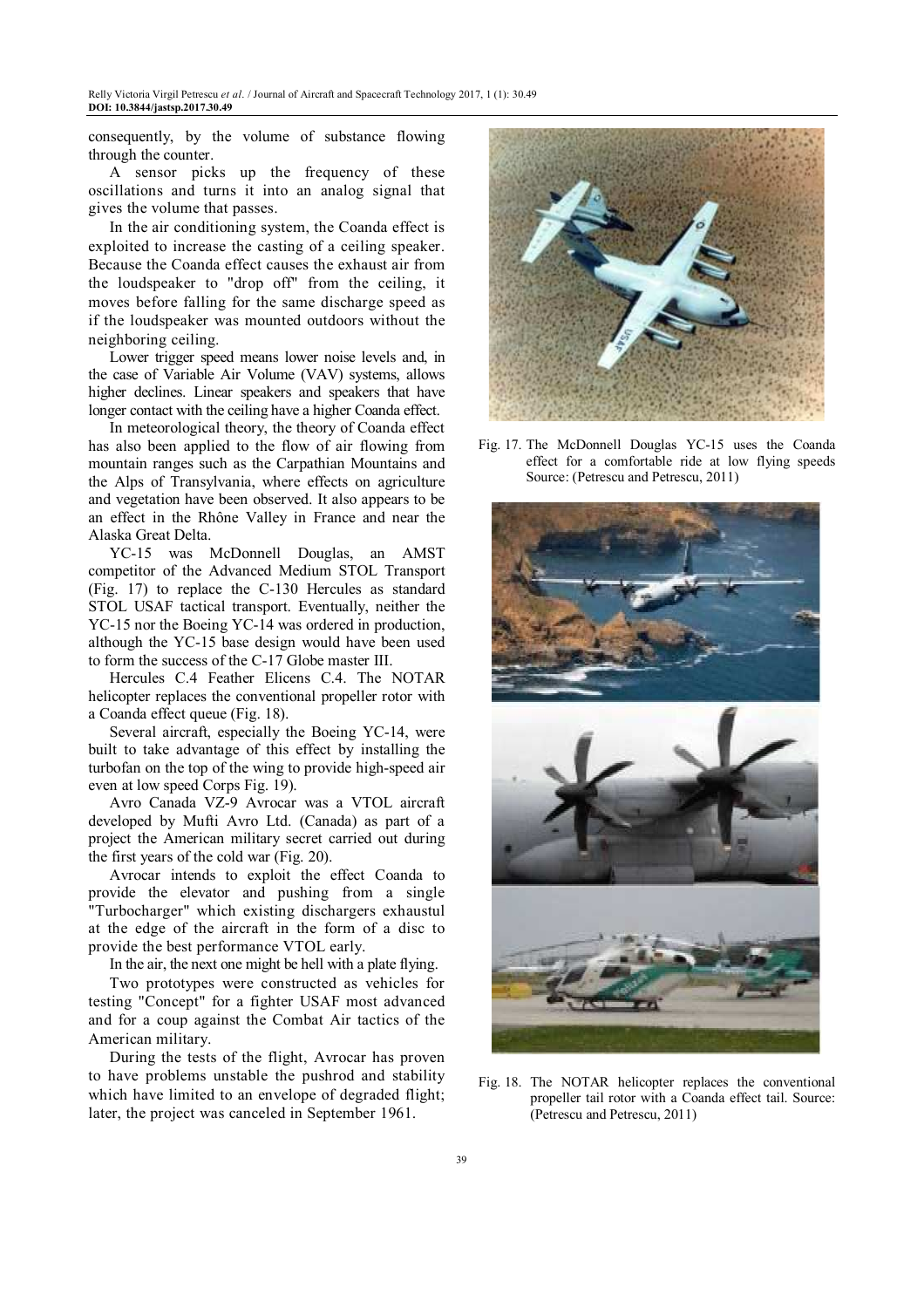

Fig. 19. The Boeing YC-14 use the Coanda effect. Source: (Petrescu and Petrescu, 2011)



Fig. 20. The Avro Canada VZ-9 Avrocar was a VTOL aircraft developed by Avro Aircraft Ltd. (Canada). The Avrocar intended to exploit the Coanda effect to provide lift and thrust from a single "turborotor" blowing exhaust out the rim of the disk-shaped aircraft to provide anticipated VTOL-like performance. Source: (Petrescu and Petrescu, 2011)

Through the history of the program, the project has been referred to numerous names. Avro mentions efforts as the Y project, with individual vehicles known as Spade and Omega. The Y-2 project was later funded by the US Air Force, which called it the WS-606A, the 1794 Project and the Silver Bug Project. When the US military joined the efforts of its final name "Avrocar" and the name "VZ-9", part of the US Army VTOL VTOL series.

Avrocar was the result of a series of blue research projects made by designer Jack Frost, who joined Avro Canada in June 1947 after working for several British companies. He was with Havilland in 1942 and worked at Havilland Hornet, Havilland Vampire and Havilland Swallow, where he was the chief designer of the supersonic research project. At Avro Canada, he worked on Avro CF-100 before creating a research team known as the "Special Projects Group" (known as GSP). First, Frost surrounded himself with a collection of "mind" engineers, after which he arranged a job. Originally installed in the Penthouse of the administration building, the GSP was later moved to the company's headquarters, the Schaeffer building, which was secured with guards, locked doors and special passports in a second world war. Sometimes, GSP also worked from the Experimental Hangar, where it shared space with other Avro esoteric teams.

At that time, Frost was particularly interested in the jet engine design and ways to improve the efficiency of the compressor without sacrificing the simplicity of the turbine engine. He discovered that Frank Whittle's "reverse flow" design was too complex and he was interested in ways to "clean" the look. This caused him to design a new type of engine structure with flame boxes located directly outside the outer edge of the centrifugal compressor, pointing outwards like the spokes on a wheel. The power of the compressor has been extracted from a new type of turbine centrifugal fan, unlike the most typical propeller-like turbine, which drives the compressor by using a mechanism rather than a shaft. The resulting engine did not have a conventional drive axle and was arranged like a large disk, which he called a "pancake engine". The jet force came out of the engine and this was a problem to try to adapt the design to a typical aircraft.

At the same time, the aerospace industry as a whole has become more and more interested in VTOL aircraft. It expected that any future European war would start with a nuclear exchange that would destroy most bases so that airplanes operate from airbases, roads or even unprepared fields. Considerable research efforts have been made in various solutions to ensure a second strike capacity. Some of these solutions included rocket launchers, such as the zero launch concept, while many companies started to work on VTOLs as a more appropriate solution in the long run.

Frost considered that the excellent performance of his new engine would be a natural match for a VTOL aircraft due to the high power-to-weight ratio expected. The problem was how to use the ring force to drive the aircraft forward, as well as the problem of mounting the very large engine in a proper aircraft structure. Frost has suggested using a series of holes to redirect the force that comes out of the front of the engine, although it was well known that long sewerage leads to a loss of strength. To keep the pipe as short as possible, the design pushed the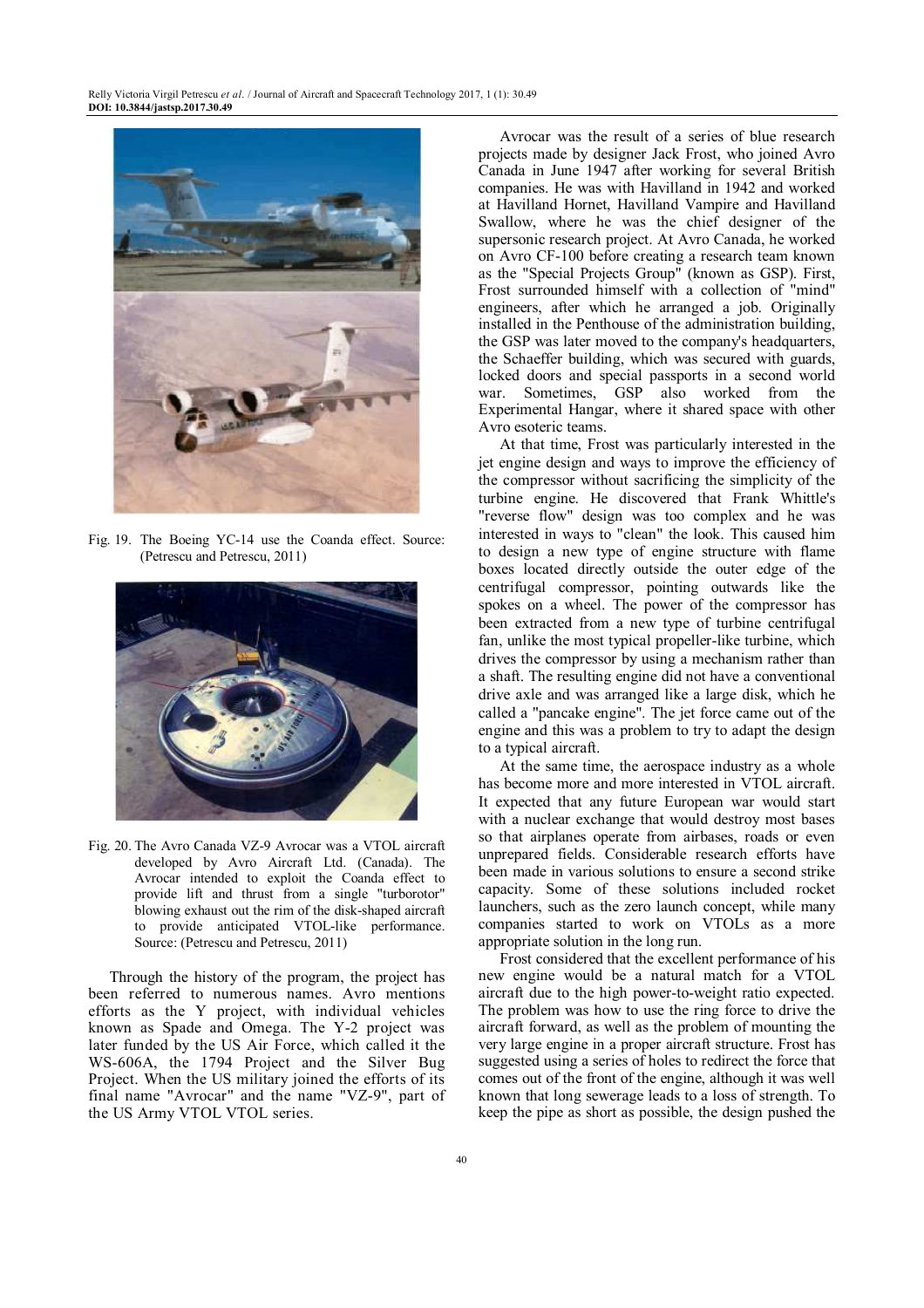force along the attack edge of a very wide delta wing. As the engine was disk-shaped, the triangular shape was "pushed" close to the front, producing a plan form almost like a cotton wool. For this reason, the design was also called "Avro Ace", a likely reference to Ace of Spades. The compressor's inlet was in the middle of the engine, so the engine air intakes were located only at the front of the center on the top and bottom of the aircraft. The cock was positioned over the main bearing behind the connectors. A "backbone" on the top and bottom ran from the cockpit area to the rear edge of the aircraft. Other versions of the basic layout, including "Omega", which was more than one disc, were studied because they cut the back portions of the delta wing.

For VTOL operations, the aircraft was expected to stand, sustained by long landing feet extending from the backbone. The landing will be at a very high angle, making visibility during the very difficult approach. A number of other VTOL experiments in the era have tried different solutions to this issue, including rotating pilots and pilots, but none have proven to be very effective. Another problem with the various VTOL experiments was that stability in a hover was difficult to arrange, although it was not completely unexpected. A solution to this problem would force the force to be lowered from a larger area, as in a helicopter, where the elevator is fed over the entire area of the rotor disk. Most designers have turned to bleeding the air in the engine compressor and directing it through pipes around the aircraft. Frost's design used so many nozzles that such an arrangement would not be easy to build.

In 1952, the design was advanced enough that the Canadian Defense Research Board funded the effort with a \$ 400,000 contract. In 1953, a wooden model of the Y Project was completed, of which only images remained (Fig. 21).

It seems that the project was considered too expensive in the military unit, which at that time involved several expensive defense projects.

On February 11, 1953, a story about the project was transmitted to Star Toronto, along with Omega design images, apparently for additional funding (a strategy widely used in the US at that time).

Five days later, the Minister of Defense informed the House of Commons that Avro is really working on a plate model of a flying saucer capable of flying at 2400 km/h and climbing vertically. However, there was no additional funding.

While Project Y continued, Frost was in the meantime interested in the effect of Coanda, where fluid flows would follow highly convex shapes, something that could be unexpected at first glance.

Frost felt that the effect could be used with his engine design to produce a more practical VTOL aircraft, the exhaust gas flowing to the upper surface of the aircraft and then downward down ward through a flap-like arrangement.

This would produce a lifting force around the entire edge of the aircraft, allowing them to land "flat".

He produced a series of small experimental models using compressed air instead of an engine to select a suitable flat shape and ultimately decided that a disc is the best solution.

Continuing these experiments, he discovered that the same focused steering system he intended for VTOL operations worked well for the front flight. In this case, the shape of the disc itself was not a good lifting surface because it was neutral in the lifting direction-it would fly sideways as easily as before.

However, by modifying the flow of air by applying a small amount of jet pressure, the overall airflow on the craft can be dramatically modified, creating a kind of "virtual roadmap" of any required configuration.

For example, by directing even a small amount of jet pushing downward, a large mass of air would jump over the top surface of the wing and dramatically increase the flow on the wing, creating lift.

This seems to provide a solution to one of the most difficult problems of the era, designing an efficient aircraft at subsonic and supersonic speeds.

The subsonic junction is created by the airflow around the wing along the streamlined lines, but supersonic lifting is generated by shock waves at critical bending points. No single design could provide high performance for both regimes. The blown disk could attack this problem being designed only for supersonic performance and then using the jet force to modify the subsonic air flow in the appearance of a normal wing. The resulting design will be adjusted for high performance, will have a reasonable sub-season performance and would provide VTOL, all in one model.

At the end of 1953, a group of American defense experts. He visited Avro Canada to see the new CF-100 combat aircraft.

Somewhere along the way, Frost coopted the tour and redirected it to the special project area where the Y model was presented and the models and drawings (some of which the company's officials had not seen before) for a Complete air circulation As "Project Y-2". USAF agreed to take over the Frost Special Projects Group and in 1955 signed a \$ 750,000 contract. In 1956, Avro's leadership was interested enough to hire \$ 2.5 million to build a prototype of private risk. In March 1957, the air forces added additional funds and the aircraft became the 606A Weapon System (Fig. 22).

A wide variety of models has been studied for a VTOL battle aircraft that revolted around the shape of the disc, which led to the 1794 project involving a supersonic aircraft battling large discs. The concept followed air tunnel testing with a variety of scalable models. It had a high section in the middle of the engine, the intake covered with a series of shutters that would have been shut down before the flight. Estimates of the Frost performance for the concept were for the Mach 3 potential at 30,000 m altitude.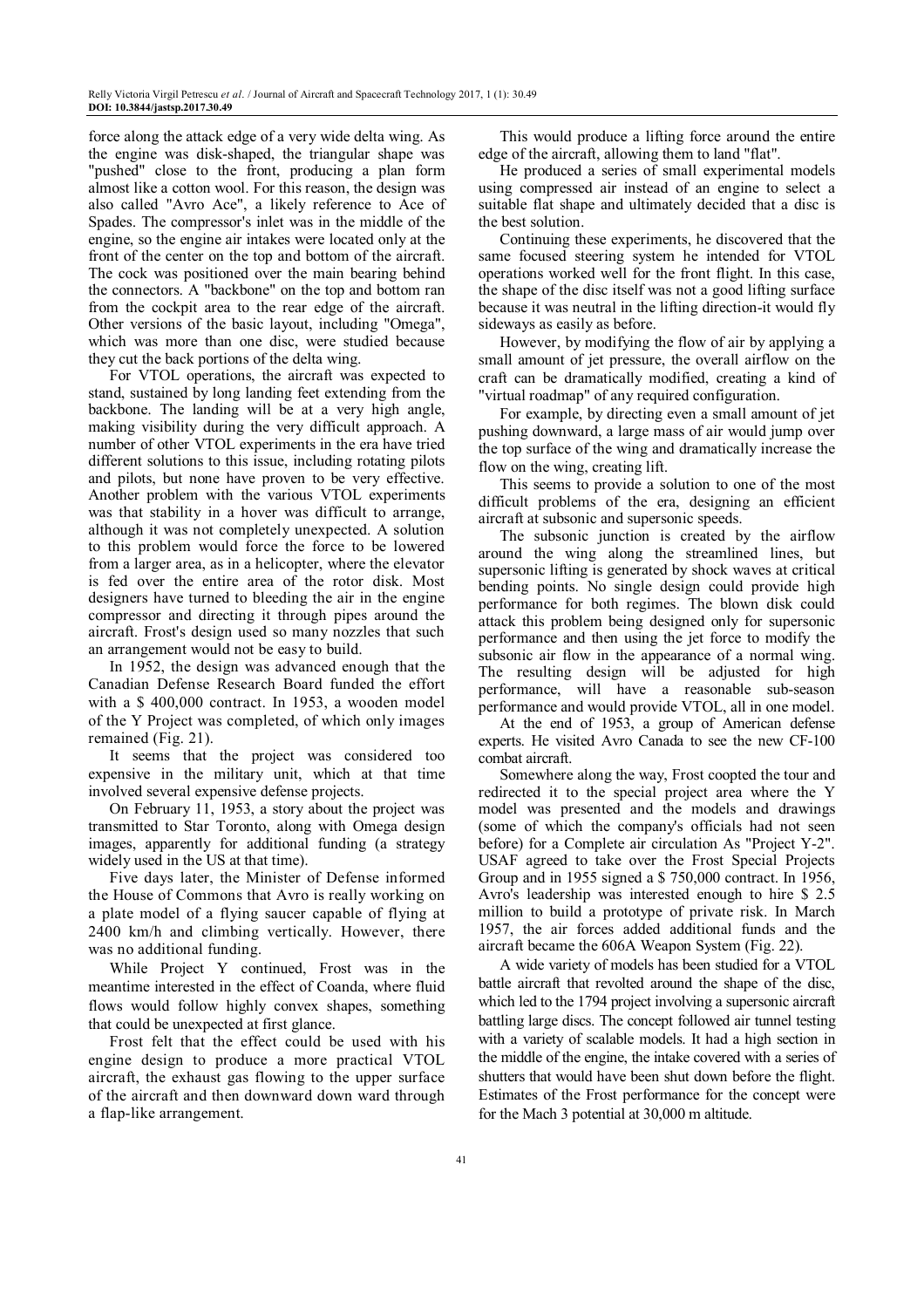

Fig. 21. VTOL aircraf project Y was capable to fly with 1,500 miles per hour (2,400 km/h) and climbing vertically. Source: (Petrescu and Petrescu, 2011)



Fig. 22. Avro company models of the Y-2 (right) and the Avrocar (left). Source: (Petrescu and Petrescu, 2011)

There was a debate about this concept in the USAF, as many groups were trying to get funding for their own pet projects, such as nuclear-powered bombers. In a repeat of Star Toronto's previous release in 1955, an extended article appeared in the Look magazine, which, among other allegations, speculated that the current UFO views were Soviet plaques. The article continued to describe such an aircraft with diagrams that were clearly influenced by the Avro design.

A new engine was designed as the Avro PV-704 (PV for a private company) powered by six Jet Armstrong Siddeley Viper engines that blow over the outer edge of the central rotor. PV-704 was a "stop-gap" design built in a bunker building behind Avro's experimental testing facility. It was designed to test different concepts of the 1794 project and provide USAF test data to show the viability of the concept.

The initial plan to initially test the "Viper Engine Rig" was to continue in the "free" tests. Unfortunately, testing was good; The test pattern suffered leaks of dangerous oils, resulting in three fires.

Eventually, he got to the point where the staff was afraid of the car, even if he was safely placed in a cabin built of anti-dirt glass and 4 m thick steel. A final, disastrous and almost lethal test of the 1956 engine, involving a "wild" Viper engine, convinced Frost that a less dangerous test vehicle is needed.

To gather flight data on the basic concept while engine development continued, in 1958 Frost proposed the construction of a smaller test vehicle "proof of concept" that he called Avrocar. In this regard, the US military was involved in a wide range of experiments on smaller VTOL aircraft, which would act as a "flying jeep," and became interested in the Avro concept. Frost has demonstrated its smaller design, both as the prototype of a vehicle suitable for the needs of the army and as an aerodynamic test for the WS-606. The initial performance requirements for Avrocar represented a ten min change in soil effect and a 25 km radius (40 km) with a payload of 1000 kg (450 kg).

The new plan appears to be happy and a \$ 2 million air services contract passed to Avro to build and test two lawyers, which the army called VZ-9-AV "Avro" unusual abnormality of the normal US Army) A series of "VZ" planes. The interest of the army in the Avrocar program was apparently very high. Bernard Lindenbaum remembers a trip to Washington in the late 1950 s to request additional funding for a study on reducing helicopter firing.

Although the funding was approved, he heard a general remark from the military that Huey would be the last helicopter the army would buy to replace it on the Avrocar helicopter.

The Air Force funding of about \$ 700,000 (untapped from the 606A program) was also transferred to the Avrocar project. In March 1959, an additional contract of \$ 1.77 million was received for a second prototype. At launch, the projected performance far exceeded the requirement, with a maximum speed of 225 knots (417 km/h), a 3000 m ceiling, a mileage of 209 km with a payload of 1,000 kilos and the landing effect of Land with a payload of 1,101 kg.

The maximum takeoff weight, with the off-slope effect, was calculated at 2560 kg, the maximum ground weight (GETOL) was 3160 kg.

Just as the first test models were manufactured, the disaster struck. The Canadian government canceled the "Avro CF-105 Arrow" program at Black Friday on February 20, 1959. The result was the disappearance of almost all Avro Canada employees, including those in the Special Projects Group.

However, three days after the announcement of the Arrow cancellation, many employees of the special projects were requisitioned. But it was not as good as usual. The team included people from the CF-100 and CF-105 teams and the group of special projects was moved to the main building, almost empty. The company "brass" has also become more involved in group operations.

Air Force USAF has recommended that the WS-606A and all related work (including Avrocar) be canceled. A stop/go command went down and Frost was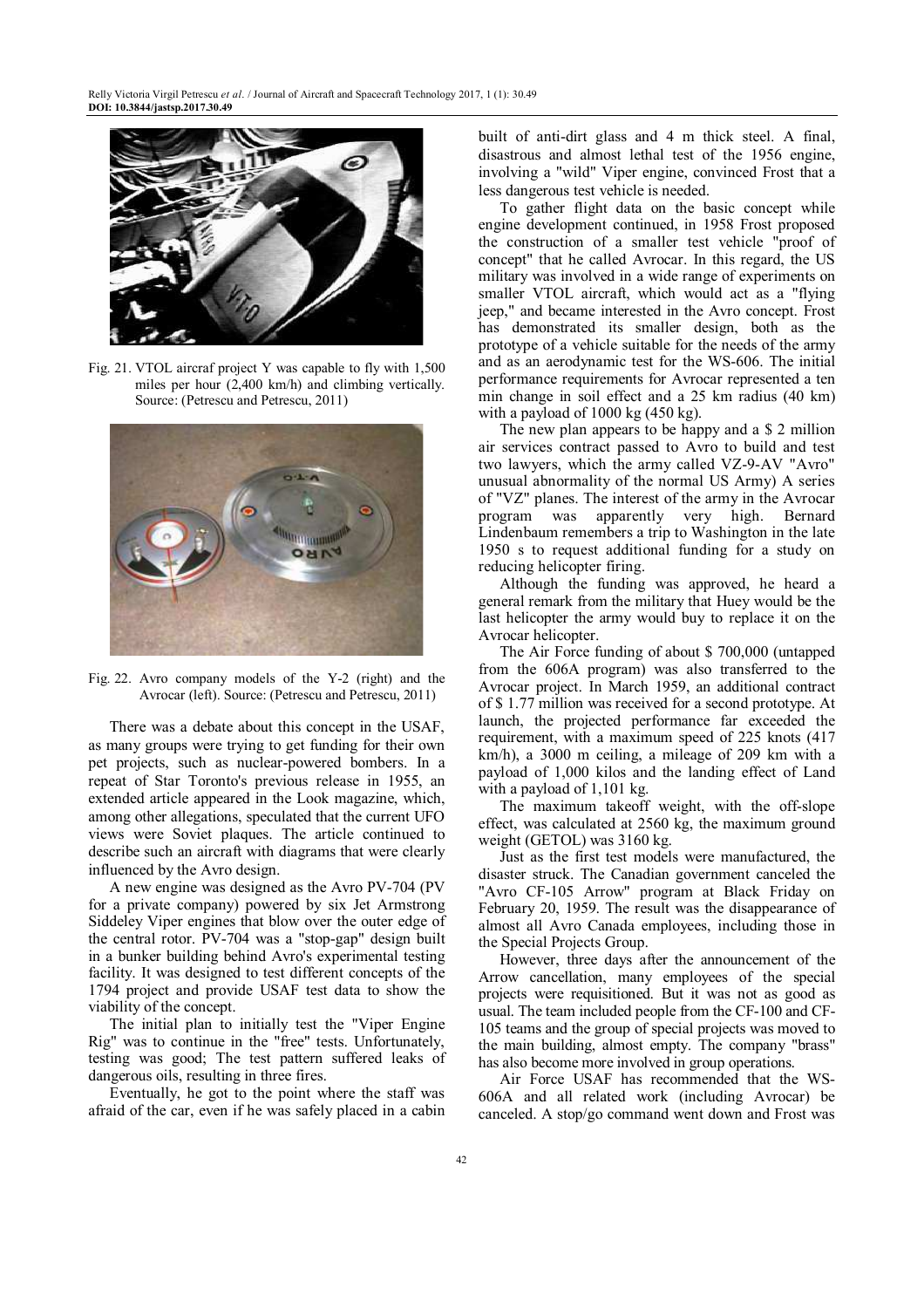forced to rescue the project. In an elaborate effort, Frost has made a reasonable case for continuing US military funding. In May 1959, USAF authorized Avro to continue flat flight programs (Fig. 23).

Avro VR-9 Avrocar was a "dead" VTOL designer (Fig. 24), according to Russell Lee, curator of the National Air and Space Museum, but his technological innovations have intrigued other designers. One of the design elements it has incorporated, the use of fans has led to other experimental programs. Dr. Paul Moller, a Canadian expatriate who worked at Avro Canada as a young engineer, has created an initial series of VTOL experimental vehicles on plate technology using an à-Avrocar fan. The XM-2, the first in the series, looked remarkably like a miniature flight plate. After successful attempts, disguised dishes published as "discojet" were abandoned and their latest project, Moller Skycar, has a flying car look.

NASA's Aeronautical Research Division (ARMD) strives to meet the challenges that still persist in our nation's air transport system: Air traffic congestion, safety are and environmental impact.

NASA's four aeronautical research programs are conducting state-of-the-art research into new aircraft technologies as well as systems research that integrates new concepts and operating technologies into the new Next Gen air transport system. A fifth program manages a portfolio of wind tunnels and other test facilities (windows, propulsion), research plans and support planes and the evolution of testing technologies at NASA centers throughout the country.

Dryden Flight Research Center is NASA's main research and aircraft center. NASA Dryden is essential for missions to the space exploration agency, space operations, scientific discoveries and aeronautical Research and Development (R and D).

Located in Edwards, California, in the western Mojave desert, Dryden is set in a unique location to take advantage of excellent weather throughout the year, from a distance and visibility to test some of the nation's most exciting aerial vehicles.

In support of space exploration, we manage the testing and integration of abortive systems in partnership with the Johnson Space Center and Lockheed Martin for the crew to replace the space shuttle.

Dryden is the main alternative landing space for space shuttle and orbital support for the International Space Station.

In support of the scientific discovery, we manage Stratospheric Astronomical Astronomy (SOFIA) - a flight telescope aboard a Boeing 747-in partnership with the Ames Research Center and the German Aerospace Center.

In support of aeronautical research and development, we are involved in many aspects of the main aeronautical and aviation safety programs, including the X-48 Wing Blended and Ikhana (Predator B), to support sub-flight and adaptive flight controls in support of Aviation Safety.



Fig. 23. US Army Avrocars depicted as "flying jeeps" in company literature. Source: (Petrescu and Petrescu, 2011)



Fig. 24. First Avrocars 1958 (left); the second model 1960 (right). Source: (Petrescu and Petrescu, 2011)

For 60 years, Dryden projects have led to major advances in the design and capabilities of many top civilian and military aircraft. The newest, the fastest, the highest-all made their debut in the giant and desert sky above Dryden.

Dryden Flight Research Center plays a vital role in advancing technology and science through flight. Here, we demonstrate America's leadership in aerospace technology and space, continuing to push the envelope to revolutionize aviation and pioneering aerospace technology.

NASA operates two aircraft from Lockheed ER-2 Earth Resources as flying laboratories within the suborbital science program within the Agency's Scientific Missions Division. The plane, based on NASA's Flight Dryden Research Center, Edwards, California, collects information about our surroundings, including Earth resources, celestial observations, chemistry and atmospheric dynamics and ocean processes. Airplanes are also used for research and development of electronic sensors, satellite calibration and satellite data validation (Fig. 25).

The F-15B tests are two-engine powered aircraft that provide NASA, industry and universities with the long-term ability to perform an effective flight test of aerodynamic, instrumentation, propulsion and flight experiments. This aircraft is a unique aviation resource and is considered by the researchers to be an "aerodynamic flight tunnel" and a reliable supersonic test. In addition to Flying Missions, F-15B Dryden is also used to prepare the crew to support for other research aircraft.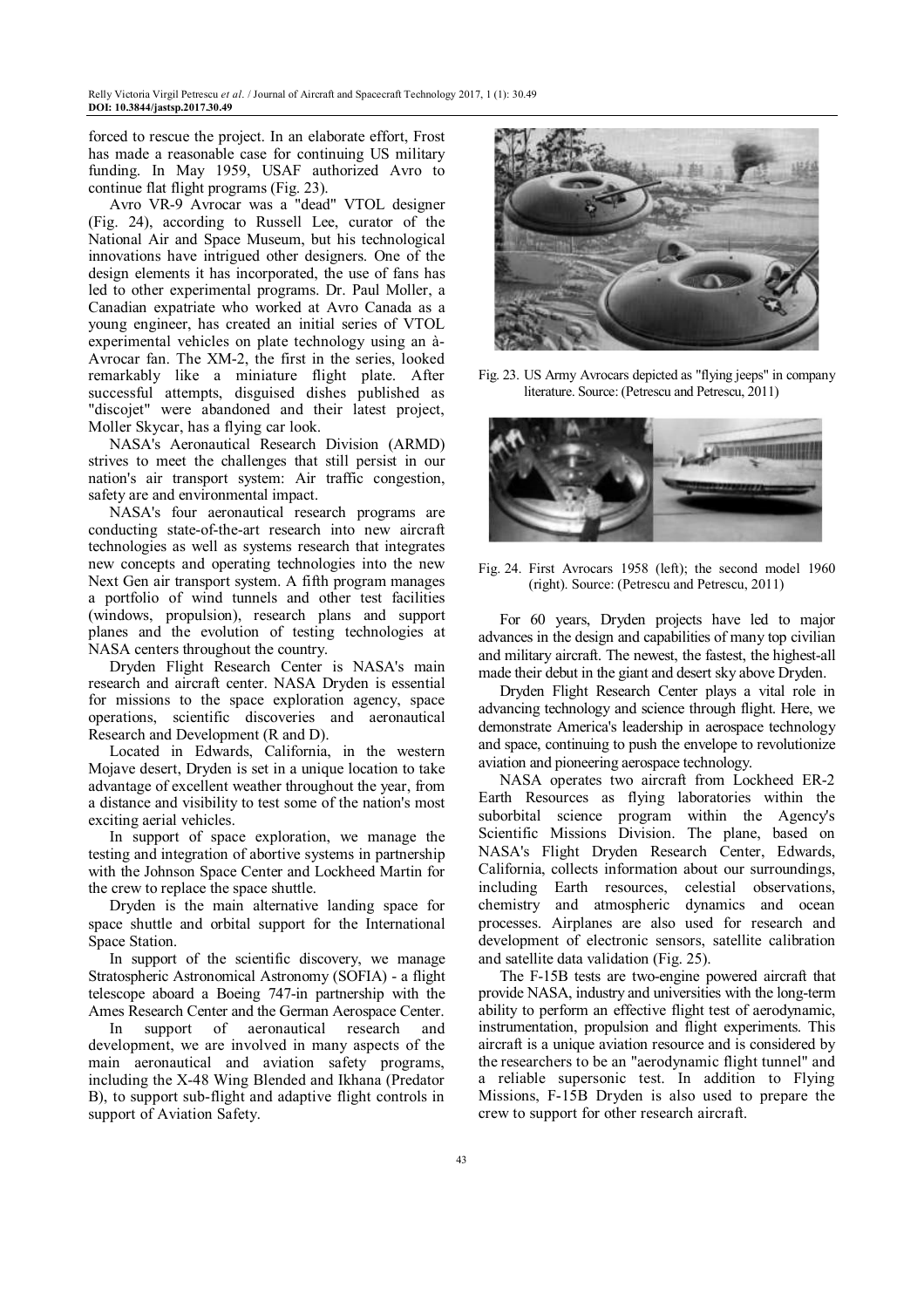

Fig. 25. Lockheed ER-2 Source: (Petrescu and Petrescu, 2011)

With NASA 836, the F-15B has a length of about 64 feet and has a length of under 43 feet. It is powered by two Pratt and Whitney F100-PW-100 engines that can produce nearly 24,000 pounds of traction, each pulling. It is capable of reaching 2.3 Mach speeds or 2.3 times the speed of sound at altitudes of 40,000 to 60,000 feet. With an external flight test device mounted under the fuselage in place of the external fuel tank, the speeds are limited to Mach 2.0. The aircraft has a total take off weight of about 42,000 pounds and a landing weight of about 32,000 pounds. It has the ability to supply air fuel for long-term research missions.

The aircraft data acquisition system makes the F-15B one of NASA's most versatile testing plans. A onboard video system, monitored from the rear of the cabin, provides high-speed video and high-speed video that can be disconnected by field researchers. The data system includes an air-breathing data system as well as a Global Positioning System (GPS) navigation package; A random with a nose arm containing an air probe; A digital data recorder; And telemetry antennas.

Recent activity in 2008, 836 hosted numerous research projects to understand and overcome the challenges associated with suprasonic civilian transport and advanced propulsion. LaNCETS Launches Efficiency Impact Changes (LNCETS) have quantified how changes in lift distribution and nozzle area ratio affect the structure of supersonic shock at the back of NASA's highly modified F-15 (837) research aircraft.

The Propeller Flight Test (PFTF) was designed to quantify the flux field around a research contribution (to be carried out in early 2009). This project brings the PFTF one step closer to full operational capacity, which will allow the F-15B to demonstrate and study advanced propulsion concepts during the flight.

In 2006, Gulfstream Aerospace and Dryden collaborated on a project called Quiet Spike TM to investigate the suppression of sonic weapons. The

project focused on a retractable 24-foot, mounted on NASA's Dryden Research F-15B (# 836). The spike, made mainly of composite materials, created three small waves of parallel shock with each other on the ground, producing less noise than the typical shock waves built on the front of the supersonic jets.

This highly successful project has put the peakinduced sonic suppressor test on the real-world flight test provided by the NASA F-15B supersonic (Fig. 26).

NASA's Dryden Research Center has acquired two Northrop Grumman aircraft operated by Global Hawk to be used in high-altitude missions over long distances. Global Hawk measures 44 feet in length, with a wingspan of 116 feet. NASA expects to operate Global Hawk with payloads of up to 2000 pounds and at altitudes of up to 65,000 feet. Its range is more than 10,000 nautical miles and the resistance is longer than 31 h (Fig. 27).

NASA from Ikhana's unmanned airplane finalized Thursday, on the central and southern part of the country, its fourth series of demonstration firefighting. The 10 h flight left NASA's Dryden Research Center at the Edwards Air Base just after 6 AM PDT and returned at 16:00 (Fig. 28).

The flight is part of the NASA and US Forest Service deployments of the Western States, demonstrating improved imaging and mapping capabilities of a sophisticated infrared sensor and real-time communications equipment developed at the Ames Research Center. Previous flights up to 20 h in August and September led Ikhana and his imaging cargo to a series of fires in the southern and central California, Oregon, Idaho, Washington, West Wyoming and southwest Montana.

Thursday's flight included images from previously burned areas in Central and South California for Rehabilitation and Stabilization of Burned Areas (BAB), while Ikhana sailed around 23,000 m in the national airspace. The aircraft then returned to the restricted area of the military airspace near Edwards and climbed to over 40,000 m high in Ikhana's high performance capabilities of 420 kilograms. Instrument held under the left wing.

NASA Dryden Pad Kevin Mount and Jeff Doughty are preparing to run the platform carrying the Orion flight crew into the C-17 cavern after returning to NASA's Dryden Research Center on June 15, 2010 (Fig. 29). The boilerplate module was not damaged when launching the launch of PA-1 on the White Sands missile range on May 6, 2010.

The steam-jet airplane test module is in the desert, following a Pad-Abort-1 flight test on May 6, at the White Sands missile range in New Mexico.

Media representatives and media representatives launch a Orion crew test module and its failure system during the NASA Pad Abort 1 test on 6 May on the White Sands missile range, NM PA-1 was the first test the Orion crew.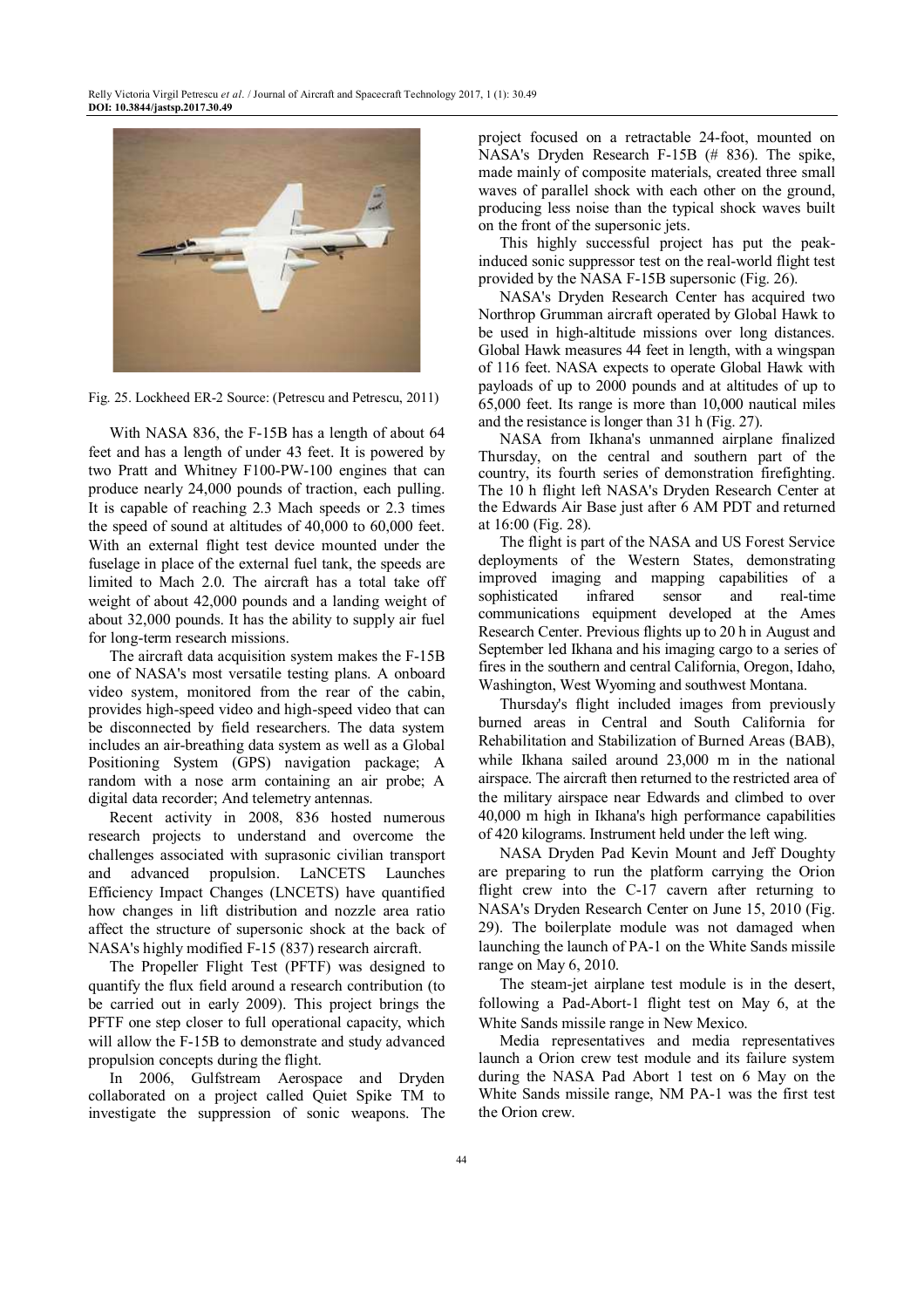

Fig. 26. The supersonic F-15B. Source: (Petrescu and Petrescu, 2011)



Fig. 27.The global hawk. Source: (Petrescu and Petrescu, 2011)



Fig. 28. Ikhana unmanned aircraft. Source: (Petrescu and Petrescu, 2011)



Fig. 29. NASA Dryden Pad Abort-1 flight test team technicians Kevin Mount and Jeff Doughty prepare to roll the platform carrying the Orion flight test crew module from the cavernous interior of a C-17 cargo plane. Source: (Petrescu and Petrescu, 2011)

Boeing Phantom Works has partnered with NASA and the Air Force Research Laboratory to study the structural, aerodynamic and operational benefits of the Blended Body, a cross between a conventional plan and a wing design. Air Force has designated the prototype X-48B based on its interest in design potential as a high capacity, long-range and high-capacity military aircraft. The 8.5% scale, the X-48B remote control, is dynamically calibrated to fly just like mid-flight aircraft (Fig. 30).

After completing the installation of test tools, one of the two X-48B Blended Body demonstrators began testing at the Dryden Research Center at NASA in early 2007 and these tests continue in 2008. Researchers from the Langley Research Center in Hampton, Va. The prototype of the second prototype X-48B from the Langley Historic Wind Tunnel in spring 2006 and the flight tests are intended in part to validate the results of these wind tunnel tests.

Advantages of the combined wing concept include high fuel efficiency, low noise and large cargo volume for aircraft size. NASA Dryden Flight Test will focus on low and low altitude flight characteristics for the combined wing configuration including engine control, stand characteristics and handling qualities. The short flight test program aims to demonstrate that the new project can be as safe as current transports that have a traditional configuration of the fuselage, wings and tail.

The two demonstration bodies of the combined X-48B technology body were built by Cranfield Aerospace in the UK in accordance with Boeing's specifications. The prototypes of the subclasses have a 20.4 m ladder with protruding vertical fins and a rudder at the tip of the wings and the students along the wings of the rear wings. The natural weight is powered by three small turbochargers that offer a combined maximum traction of approximately 160 kg. The X-48B has an estimated maximum speed of 118 knots, a maximum altitude of about 10,000 feet and a flight time of about 40 min.

According to NASA, "ERAST is a multi-year effort to develop aeronautical technology and sensors for a new family of remote-controlled aircraft destined for advanced atmospheric space missions for long-distance cruises for long rounds at altitudes of 60,000-100,000. Identify and monitor environmental data to assess global climate change and assist in meteorological monitoring and forecasting, could also serve as airborne telecommunication platforms, Lofting Satellite in Space (Fig. 31).

"The ERAST program is sponsored by the Space and Space Technology Office at NASA headquarters and headed by NASA's Dryden Research Center." NASA, Ames Research Center, Moffett Field, California, heads the Sensor Technology Development Center, Cleveland, Ohio and the Center for Aerospace Technology. NASA Research Langley, Hampton, Virginia, has extensive experience in propulsion, structure and system analysis. Several smallscale aeronautical development companies, including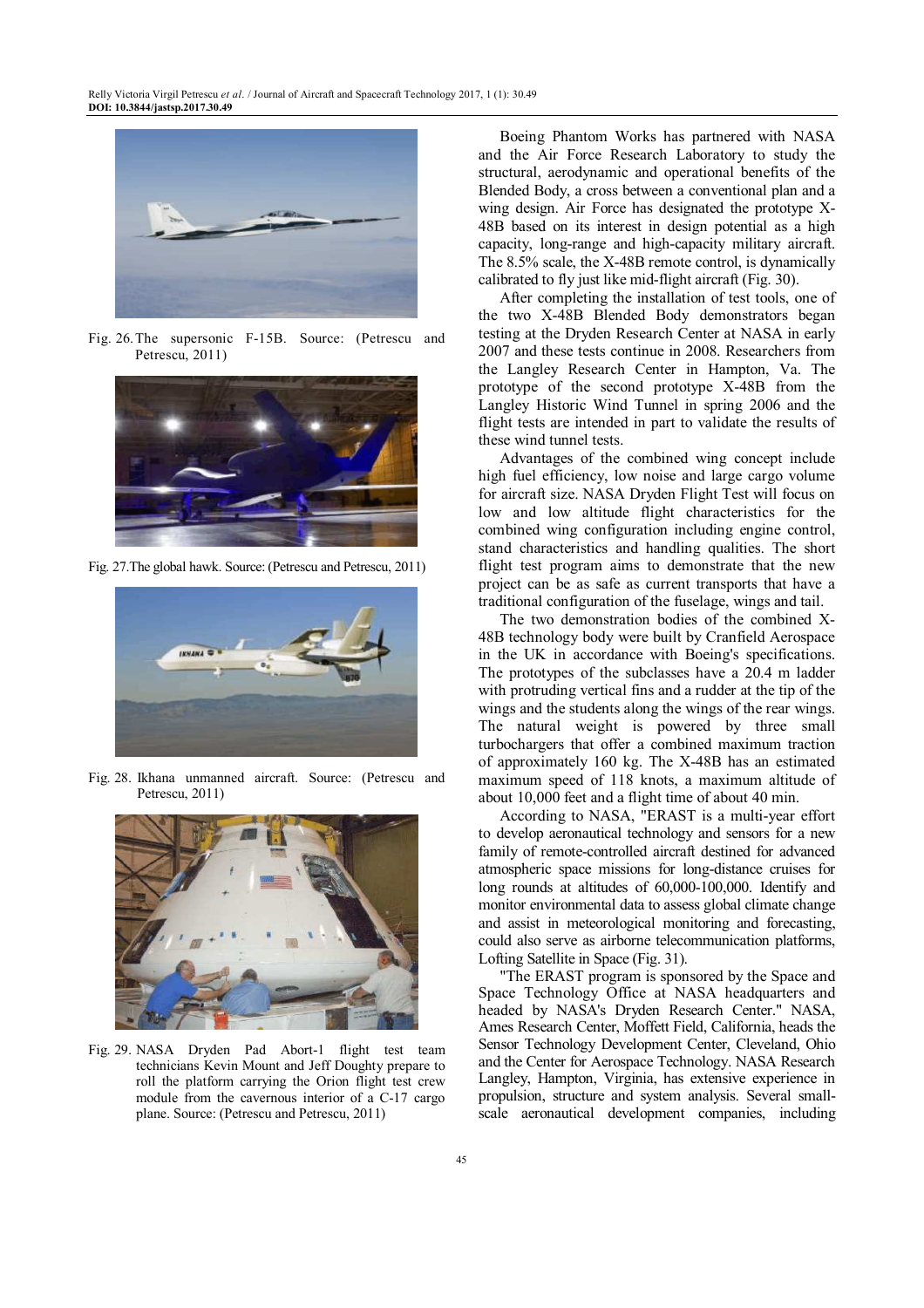ALTUS Developer General Atomics Aeronautical Systems, Inc., are associated with NASA within the ERAST Alliance. "The ERAST Alliance's industrial partners included Aurora Flight Systems, AeroVironment, General Atomics, Scaled Composites, Thermo mechanics, HyperSpectral Sciences and 122 West Longitude.

The types of scientific mission that ERAST prepares may include remote sensing for earth studies, hyper spectral imaging for monitoring agriculture, tracking severe storms and operating as telecommunication platforms.

A parallel effort led by Ames has developed simple micromanager sensors that can be worn by these aircraft for environmental research and Earth monitoring.

Additional technologies considered by the ERAST Alliance include light, avionic, aerodynamic and other propulsion, suitable for extreme altitudes and durations.

Although members of the ERAST Alliance were responsible for the development and operation of aircraft, NASA was primarily responsible for overall program management, major funding, individual project management, development and coordination of useful tasks. NASA has also worked on long-standing issues with the Federal Aviation Administration and has developed the technology to put these planes into the open air in the national airspace.



Fig. 30. X-48B Blended Wing Body. Source: (Petrescu and Petrescu, 2011)



Fig. 31. ERAST is a multiyear effort to develop the aeronautical and sensor technologies for a new family of remotely piloted aircraft intended for upper atmospheric science missions. Source: (Petrescu and Petrescu, 2011)

## **Discussion**

In the years leading up to the First World War, growing tensions in Europe prompted governments to take an interest in aviation as a weapon of war. Hence the organization by France of the famous competition of military airplanes in Reims (October and November 1911), the first competition of this type in the history of aviation world. The various manufacturers, especially French and British, are racing against the clock to try to get orders for export.

Léopold Trescartes, holder of the civilian certificate of the Aeroclub of France No. 842 issued on April 16, 1912, carried out the first flight over Porto (Portugal) on September 7, 1912 aboard a biplane manufactured by Maurice Farman. This plane, officially bought by a newspaper in Porto and whose exhibitions are used by the general public to finance the construction of a crèche, is in reality a model designed to convince the Portuguese government to buy French aircraft under the Of the creation of an air force. After numerous demonstrations, in the presence of the Portuguese Minister of War, the choice of the Portuguese authorities will ultimately be on a British aircraft of Avro brand.

Pioneer aircraft and pilots (volunteers detached from other units that kept their original uniform, especially recruited from the cavalry) are requisitioned for reconnaissance missions. Targets of both camps on the ground, they are decimated. The great nations quickly acquire a military aviation where the aircraft specialize: Reconnaissance, hunters, bombers.

A race to record is engaged to take the advantage over the enemy, the armament being improved with the appearance of the first synchronized machine guns. The parachute makes its appearance, but is only used by pilots of dirigibles, the planes flying too low for it to be effective. On the ground, aerodromes are built and the airplane is manufactured in series.

On October 5, 1914, near Reims, the first air combat in the world history of military aviation took place over the junction of the communes of Joncherysur-Vesle, Prouilly and Muizon. A plane shot down. The fight is won by the pilot Joseph Frantz and the mechanic Louis Quenault of the squadron V 24 on Voisin, against the Oberleutnant Fritz von Zagen on a German Aviatik. As a result, aerial duels multiply. If the first combats are very rare and dangerous (rifles on board, which require extreme dexterity), the development of synchronized machine guns (following the shielded propellers on the passage of bullets, invention of the French aviator Roland Garros) Battles (Notably because this device made it possible to fire the bullets of a machine gun through the propellers of the planes). Contrary to the horror of the trenches (mud, constant bombardments ...) air war is seen as a clean war (if at all possible). In the representations of pilots as well as of civilians and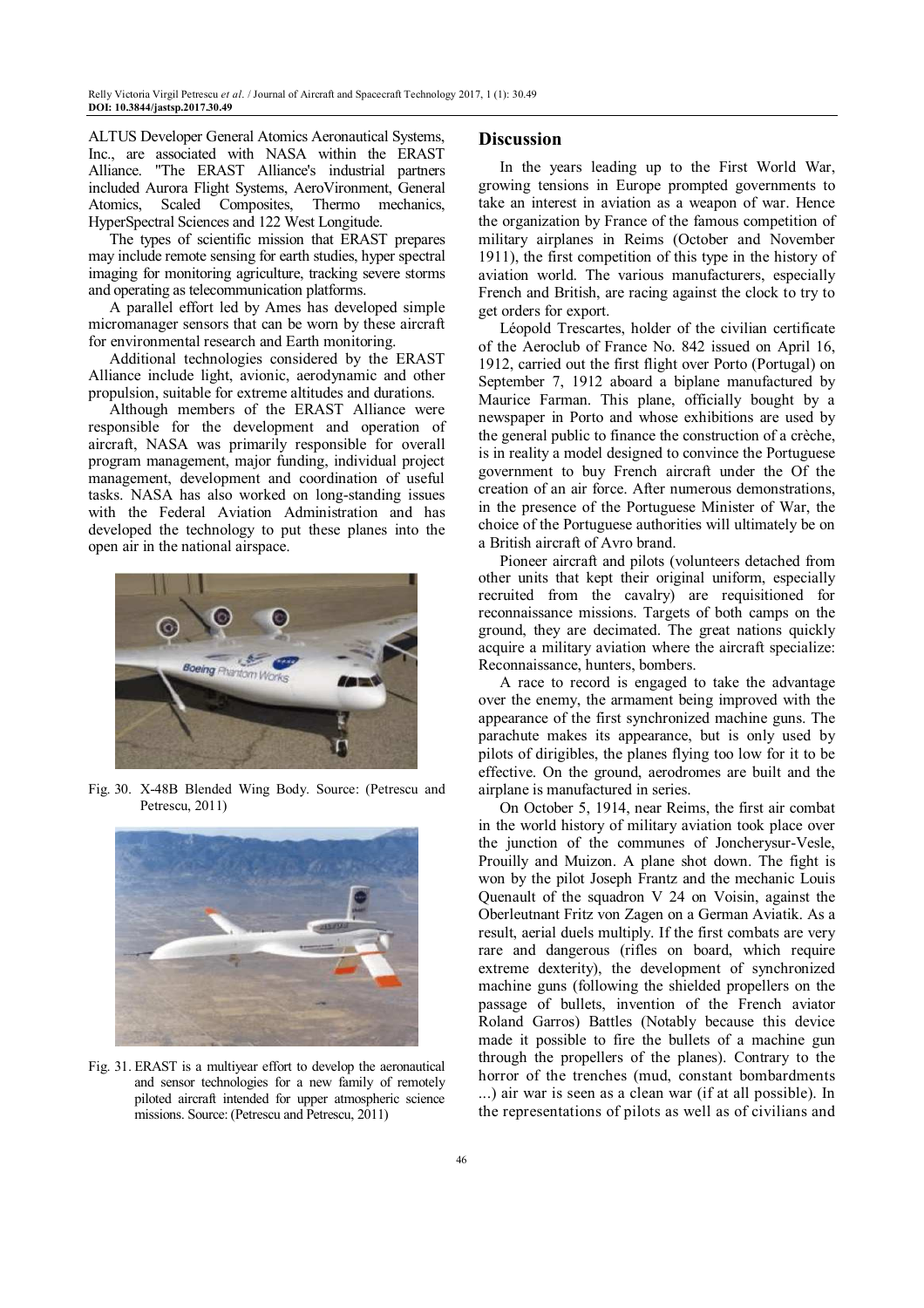infantry, who follow the war of heaven with diligence, aviation possesses a noble and chivalrous side; Guynemer refused to kill Ernst Udet because his machine gun had stopped. There is a great competition between the "Aces", both between enemies and within the same camp.

The great figures of this period are the French Guynemer and René Fonck (the largest French Ace and war according to the method of calculation), as well as the Germans Manfred von Richthofen (nicknamed The Red Baron) and Ernst Udet.

On the evening of June 10, 1916, the first naval battle of history took place in Equatorial Africa! A British-built Netta-type seaplane, piloted by Belgian lieutenants Behaeghe and Collignon, successfully bombarded the German gunboat Graf von Götzen in the port of Kigoma (now Tanzania) on Lake Tanganyika using one of its two 65-pounder bombs which hit him to the quarter-deck putting his governor out of state. The ship is thus neutralized which breaks the German lock on the lake, between the Belgian Congo and the German East Africa which had been set up two years earlier. The German gunners could not retaliate against this air attack because their artillery pieces, intended for coastal or naval targets (we were only at the beginning of the aviation), did not rise at a sufficient angle to threaten aircraft (considered by the Germans as nonexistent in Equatorial Africa). The seaplane rejoined its base nevertheless with 20 attacks of machine-gun bullets fired from Kigoma and a pierced float.

# **Conclusion**

The history of aviation can be divided into six periods.

The epoch of the precursors: Until the beginning of the seventeenth century men imagined-more or less realistically-what a flying machine could be. Then from the end of the eighteenth century, this period saw the beginning of the conquest of the air with the development of aerostation and numerous attempts of gliding.

The pioneers of the heaviest air: It is the period of the first flights of motor vehicles capable of taking off on their own. Almost every flight is a first or record attempt: A little faster, a little farther, a little higher. Aviators are most often designers or adventurers.

The First World War: only a few years after the first flight, this period saw the emergence of a new weapon on the battlefield. There is an abrupt shift to mass production, with some aircraft models even being built to more than a thousand; the pilots become "professionals", even if the perfume of adventure has not completely disappeared.

The end of the First World War put on the market a surplus of pilots and aircraft which enabled the launch of commercial air transport and, in the first place, that of mail. Aviation develops and there is the creation of an air

force in many countries. Military aviation drives builders to break new records. Advances in civil aviation are a spin-off from military studies (Petrescu and Petrescu, 2011; 2012; 2013a; 2013b; 2013c).

The Second World War: Aviation is widely used on the battlefield. This period can be considered the climax of planes using a piston engine and a propeller as a propulsion means. The end of the war saw the birth of the jet engine and the radar.

The second half of the twentieth century: Once again, the end of the war put on the market a surplus of aircraft and pilots. This is the beginning of the regular commercial air transport "all-weather" able to free itself from weather conditions and to practice the flight without visibility. Military aeronautics drives the development of the reactor, this is called the era of the jet and then sets out to conquer the supersonic flight. Civilian spin-offs allow the development of the first four-jet airliners and air transport is open to all, at least in developed countries (Crickmore, 1997; Donald, 2003; Goodall, 2003; Graham, 2002; Jenkins, 2001; Landis and Jenkins, 2005).

The Wright Flyer (1903) is widely regarded as the first aircraft capable of performing a controlled and controlled flight.

Traian Vuia flew to Montesson on 18 March 1906 with a heavier-than air-self-propelled airplane (no launch mechanism) over a distance of about 12 m at an altitude of one m.

The first autonomous flight of a single-engined airplane equipped with a jet engine, designed and piloted by the Romanian engineer Henri Coandă and built in the body shop of Joachim Caproni, took place in October 1910 (Fig. 13) at the Second International Motor Show And air space at Paris-Le Bourget: The air was sucked in at the front by a compressor and then directed to a combustion chamber (one on each side, at the front of the aircraft) which provided the thrust. The compressor was driven by a conventional piston engine and not by a turbine as in modern reactors.

British company Reaction Engines Limited (REL), using SABRE, a combined-cycle, air-breathing rocket propulsion system, potentially reusable for 200 flights.

#### **Acknowledgement**

We acknowledge and thank Mr Taher M. Abu-Lebdeh, Associate Prof at North Carolina A and T State Univesity, United States and Mr Muftah H. El-Naas PhD MCIC FICCE QAFCO Chair Professor in Chemical Process Engineering Gas Processing Center College of Engineering Qatar University and Ms Shweta Agarwala, Senior Research Scientist at Singapore Center for 3D Printing Nanyang Technological University Singapore for their suggestions and comments. The Authors acknowledge Liquid Metals Technologies Inc, Ca USA that kindly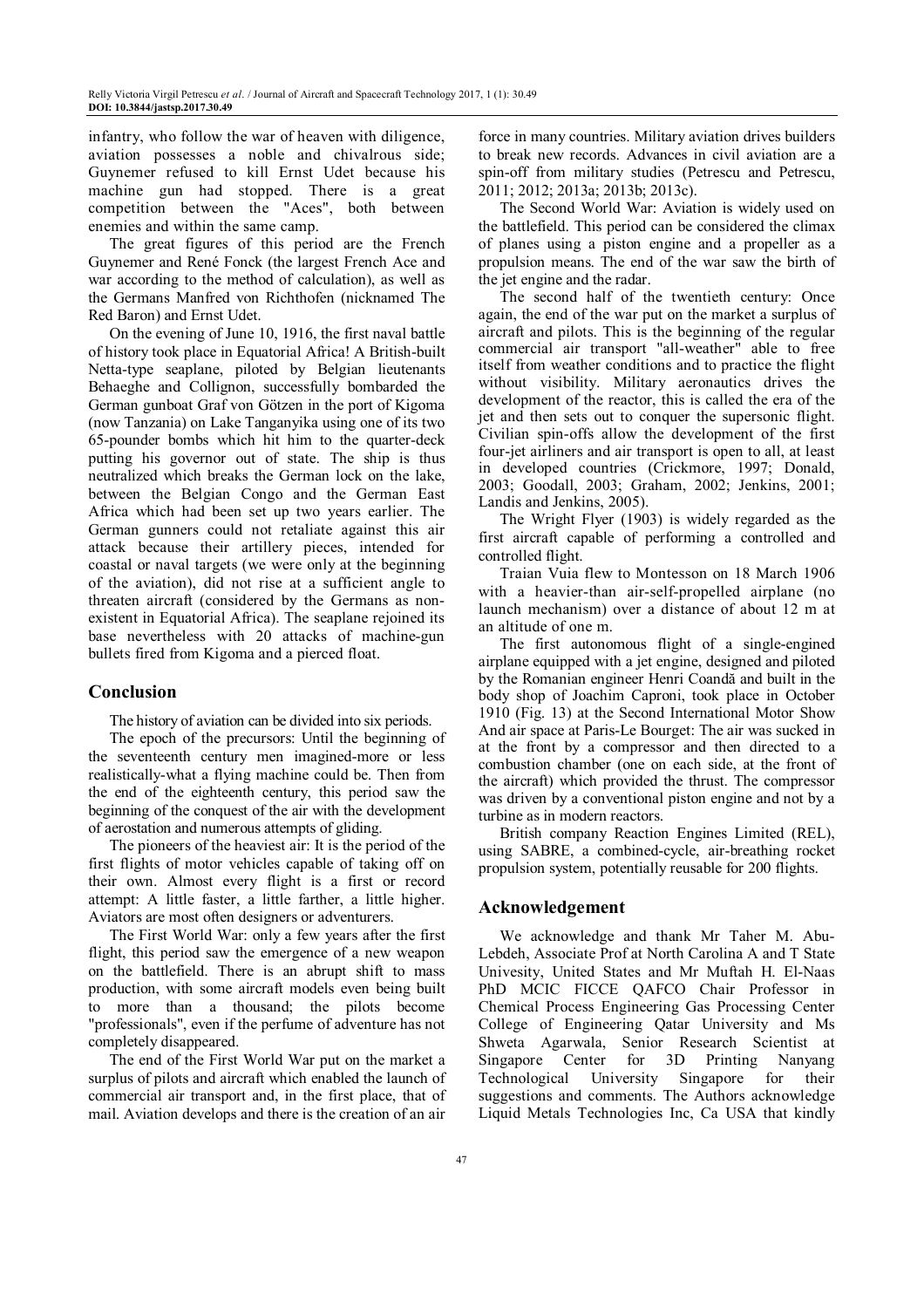supply the samples for the characterization and Dr Francesco Tatti (FEI Company Application Specialist SEM-SDB) for its contribut in the preparation of this paper experiments and analyses. The authors would like to appreciate the facilities and assistance provided by the Advanced Technology Dental Research Laboratory, Faculty of dentistry, King Abdul Aziz University. The authors would also appreciate the research technicians, Basim Al Turki and Fahad Al Othaibi for their cooperation.

# **Funding Information**

This research was partially funded by Italian Ministry of University and Research with the project FIRB "Future in Research 2008", # RBFR08T83J.

## **Author's Contributions**

All the authors contributed equally to prepare, develop and carry out this manuscript.

## **Ethics**

Authors declare that are not ethical issues that may arise after the publication of this manuscript. This article is original and contains unpublished material.

## **References**

- Ader Clément, From Wikipedia. The free encyclopedia. https://en.wikipedia.org/wiki/Cl%C3%A9ment\_Ader
- Aversa, R., D. Parcesepe, R.V. Petrescu, G. Chen and F.I.T. Petrescu *et al*., 2016a. Glassy amorphous metal injection molded induced morphological defects. Am. J. Applied Sci., 13: 1476-1482.
- Aversa, R., R.V. Petrescu, F.I.T. Petrescu and A. Apicella, 2016b. Smart-factory: Optimization and process control of composite centrifuged pipes. Am. J. Applied Sci., 13: 1330-1341.
- Aversa, R., F. Tamburrino, R.V. Petrescu, F.I.T. Petrescu and M. Artur *et al*., 2016c. Biomechanically inspired shape memory effect machines driven by muscle like acting NiTi alloys. Am. J. Applied Sci., 13: 1264-1271.
- Aversa, R., R.V. Petrescu, R. Sorrentino, F.I.T. Petrescu and A. Apicella, 2016d. Hybrid ceramo-polymeric nanocomposite for biomimetic scaffolds design and preparation. Am. J. Eng. Applied Sci., 9: 1096-1105.
- Aversa, R., V. Perrotta, R.V. Petrescu, C. Misiano and F.I.T. Petrescu *et al*., 2016e. From structural colors to super-hydrophobicity and achromatic transparent protective coatings: Ion plating plasma assisted  $TiO<sub>2</sub>$ and  $SiO<sub>2</sub>$  nano-film deposition. Am. J. Eng. Applied Sci., 9: 1037-1045.
- Aversa, R., R.V. Petrescu, F.I.T. Petrescu and A. Apicella, 2016f. Biomimetic and evolutionary design driven innovation in sustainable products development. Am. J. Eng. Applied Sci., 9: 1027-1036.
- Blériot Louis, From Wikipedia. The free encyclopedia. https://en.wikipedia.org/wiki/Louis\_Bl%C3%A9riot
- Le Bris Jean-Marie, From Wikipedia. The free encyclopedia. https://en.wikipedia.org/wiki/Jean-Marie Le Bris
- Cayley George, From Wikipedia. The free encyclopedia. https://en.wikipedia.org/wiki/George\_Cayley
- Coandă-1910, From Wikipedia. The free encyclopedia. https://en.wikipedia.org/wiki/Coand%C4%83-1910
- Crickmore, P.F., 1997. Lockheed's blackbirds -A-12, YF-12 and SR-71A. Wings Fame, 8: 30-93.
- Donald, D., 2003. Lockheed's Blackbirds: A-12, YF-12 and SR-71. 1st Edn., AIRtime, Black Jets.
- Fabre Henri, From Wikipedia. The free encyclopedia. https://en.wikipedia.org/wiki/Henri\_Fabre
- Goodall, J., 2003. Lockheed's SR-71 'Blackbird' Family. 1st Edn., Aerofax/Midland Publishing, Hinckley, UK.
- Graham, R.H., 2002. SR-71 Blackbird: Stories, Tales and Legends. 1st Edn., Zenith Imprint, North Branch, ISBN-10: 1610607503.
- SNASM, 1899. Inventing a flying machine. SNASM.
- Jenkins, D.R., 2001. Lockheed Secret Projects: Inside the Skunk Works. 1st Edn., MBI Publishing Company, St. Paul, Minnesota.
- Landis, T.R. and D.R. Jenkins, 2005. Lockheed Blackbirds. 1st Edn., Specialty Press, North Branch, ISBN-10: 580070868, pp: 104.
- LDVFM, 2008 Leonardo da Vinci flying machine.
- Otto Lilienthal, From Wikipedia. The free encyclopedia. https://en.wikipedia.org/wiki/Otto\_Lilienthal
- Mirsayar, M.M., V.A. Joneidi, R.V.V. Petrescu, F.I.T. Petrescu and F. Berto, 2017. Extended MTSN criterion for fracture analysis of soda lime glass. Eng. Fract. Mechan. 178: 50-59. DOI: 10.1016/j.engfracmech.2017.04.018
- Montgolfier Brothers, From Wikipedia. The free encyclopedia.

https://en.wikipedia.org/wiki/Montgolfier\_brothers

- Petrescu, R.V. and F.I. Petrescu, 2013a. Lockheed Martin. 1st Edn., BoD-Books on Demand, CreateSpace, ISBN-10: 3848260530, pp: 114.
- Petrescu, R.V. and F.I. Petrescu, 2013b. Northrop. 1st Edn., CreateSpace, pp: 96.
- Petrescu, R.V. and F.I. Petrescu, 2013c. The Aviation History or New Aircraft I Color. 1st Edn., CreateSpace, pp: 292.
- Petrescu, F.I. and R.V. Petrescu, 2012. New Aircraft II. 1st Edn., Books On Demand, pp: 138.